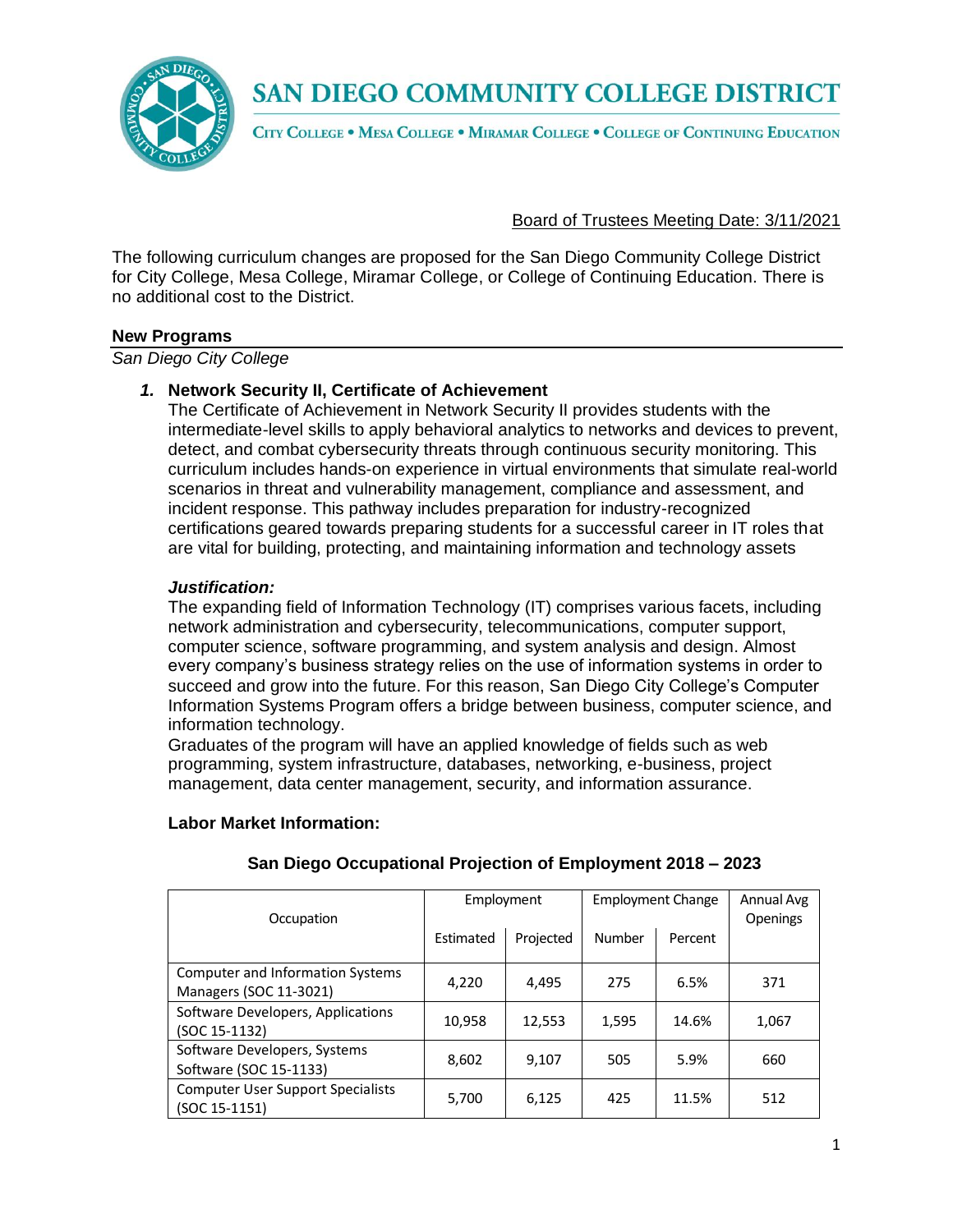

CITY COLLEGE . MESA COLLEGE . MIRAMAR COLLEGE . COLLEGE OF CONTINUING EDUCATION

| Occupation                                       | Employment |           | <b>Employment Change</b> |         | Annual Avg<br>Openings |
|--------------------------------------------------|------------|-----------|--------------------------|---------|------------------------|
|                                                  | Estimated  | Projected | Number                   | Percent |                        |
| Computer Occupations, All Other<br>(SOC 15-1199) | 4.674      | 4.909     | 235                      | 5.0%    | 363                    |

Source: Centers of Excellence Supply and Demand table, <http://coeccc.net/Supply-and-Demand.aspx>

Advisory Committee Approval: 10/5/2020 Regional Consortia Recommendation: 11/13/2020

#### *San Diego Mesa College*

#### *1.* **Dental Office Administration, Certificate of Achievement**

The Dental Office Administration Certificate of Achievement prepares students to work in an administrative setting in a dental office. This certification can be completed in two semesters. Training includes skills in written and verbal communication with patients and insurance companies; knowledge of dental anatomy and terminology; competency in completing dental insurance forms and utilizing the software to bill and schedule patients. The certificate's DENA courses are part of the accredited Dental Assisting program, but presently the certificate itself doesn't fall under the accreditation process. Upon completion of this certificate, the student will be prepared to obtain a job working as an entry-level administrator within a dental office.

#### *Justification:*

The San Diego Mesa Dental Assisting Program uses state-of-the-art dental equipment, hardware, and software to maintain relevance for dental assisting students and to be competitive with the other dental assisting schools. The dental field is changing rapidly in regards to new technology, equipment and allowable duties. Students interested in the administrative side of dentistry and office duties should review information under the Dental Office Administration Certificate of Achievement. Students who complete the Certificate will attain: skills in written and verbal communication with patients and insurance companies; knowledge of dental anatomy and terminology to converse with patients and insurance companies; competency in completing dental insurance forms and utilizing software to bill patients and Insurance companies; and schedule patients for treatment and care.

#### **Labor Market Information:**

| Occupation                      | Employment |           | <b>Employment Change</b> |         | Annual Avg<br><b>Openings</b> |
|---------------------------------|------------|-----------|--------------------------|---------|-------------------------------|
|                                 | Estimated  | Projected | Number                   | Percent |                               |
| Dental Assistants (SOC 31-9091) | 3.918      | 4.238     | 320                      | 6.9%    | 510                           |

#### **San Diego Occupational Projection of Employment 2018 – 2023**

Source: Centers of Excellence Supply and Demand table, <http://coeccc.net/Supply-and-Demand.aspx>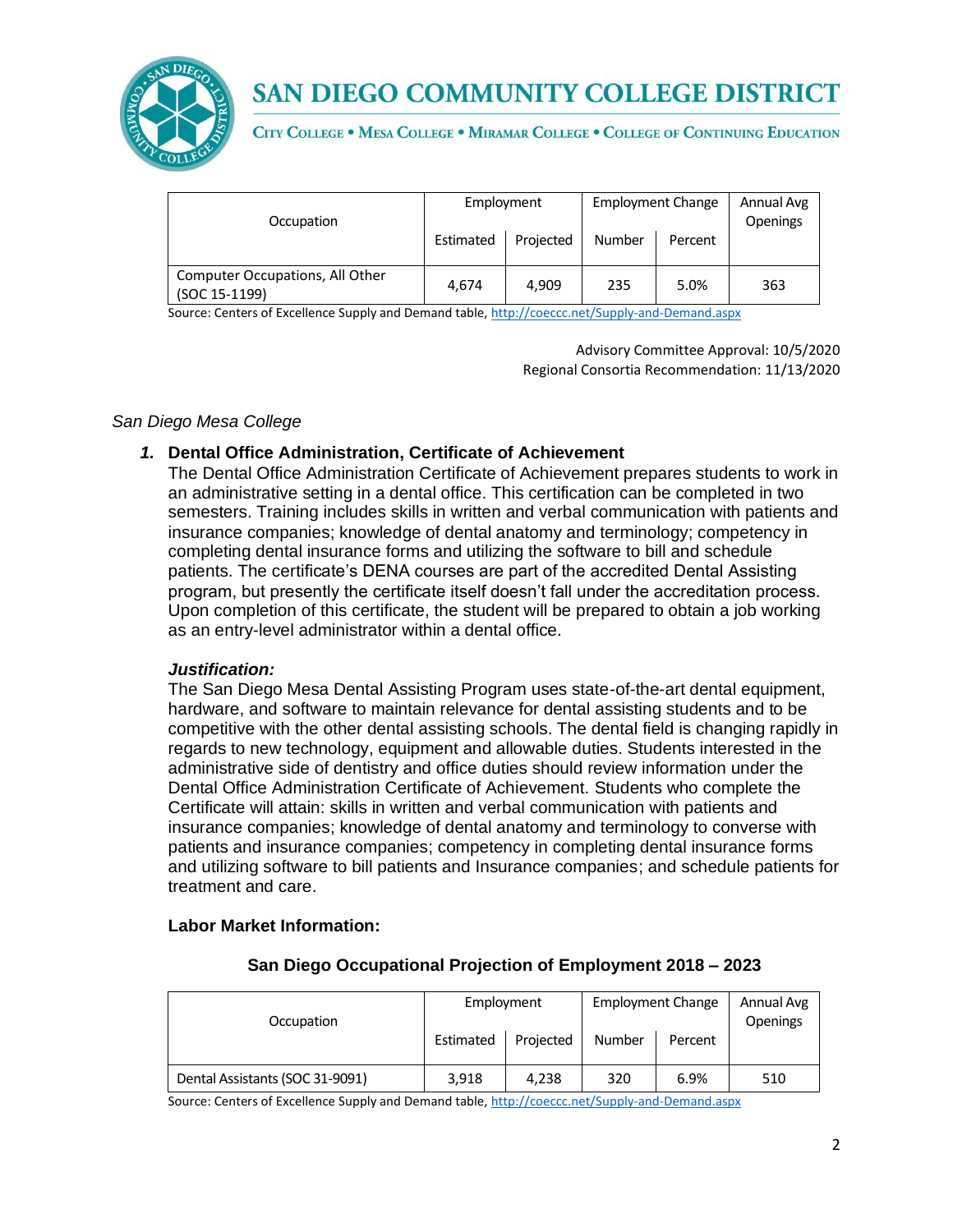

CITY COLLEGE . MESA COLLEGE . MIRAMAR COLLEGE . COLLEGE OF CONTINUING EDUCATION

Advisory Committee Approval: 10/13/2020 Regional Consortia Recommendation: 1/8/2020

## *2.* **Retail Store Associate, Certificate of Performance**

This certificate prepares students for a broad range of entry-level positions within the retail industry. Students learn interpersonal communication, intergroup communication and relational skills as well as on-the-job technical skills through practical work experience in the retail industry. It also serves as a precursor for the Retail Management Certificate of Achievement.

#### *Justification:*

Upon completion of this certificate, students may be qualified for such job titles as: Retail Sales Associates, Lead Sales Associate, Cashier, Lead Cashier, Customer Service Representative, Merchandiser, Clerk and Unit Team Lead.

#### **Labor Market Information:**

| Occupation                                                      |           | Employment |        | <b>Employment Change</b> |       |
|-----------------------------------------------------------------|-----------|------------|--------|--------------------------|-------|
|                                                                 | Estimated | Projected  | Number | Percent                  |       |
| <b>General and Operations Managers</b><br>(SOC 11-1021)         | 24,630    | 26,380     | 1,750  | 7.5%                     | 2,412 |
| <b>Sales Managers</b><br>(SOC 11-2022)                          | 6,068     | 6,488      | 420    | 7.9%                     | 611   |
| First-Line Supervisors of Retail Sales<br>Workers (SOC 41-1011) | 14,138    | 14,408     | 270    | 4.2%                     | 1,544 |

#### **San Diego Occupational Projection of Employment 2018 – 2023**

Source: Centers of Excellence Supply and Demand table, <http://coeccc.net/Supply-and-Demand.aspx>

#### *San Diego Miramar College*

#### **1. Hybrid / Electric Vehicles, Certificate of Achievement**

The Hybrid-Electric Vehicles Certificate of Achievement prepares students for entry-level maintenance and repair of hybrid vehicles. Students seeking employment at Toyota or Lexus dealerships will also be certified by Toyota to perform warranty repairs, campaigns, and recalls on hybrid vehicles.

#### *Justification:*

The certificate focuses on diagnosis and repair of Honda/Acura and Toyota/Lexus hybrid engine systems, high voltage (HV) systems, climate control system, electric power steering, and engine control systems. This certificate prepares students for Toyota Hybrid certification and is intended for automotive technology students seeking Honda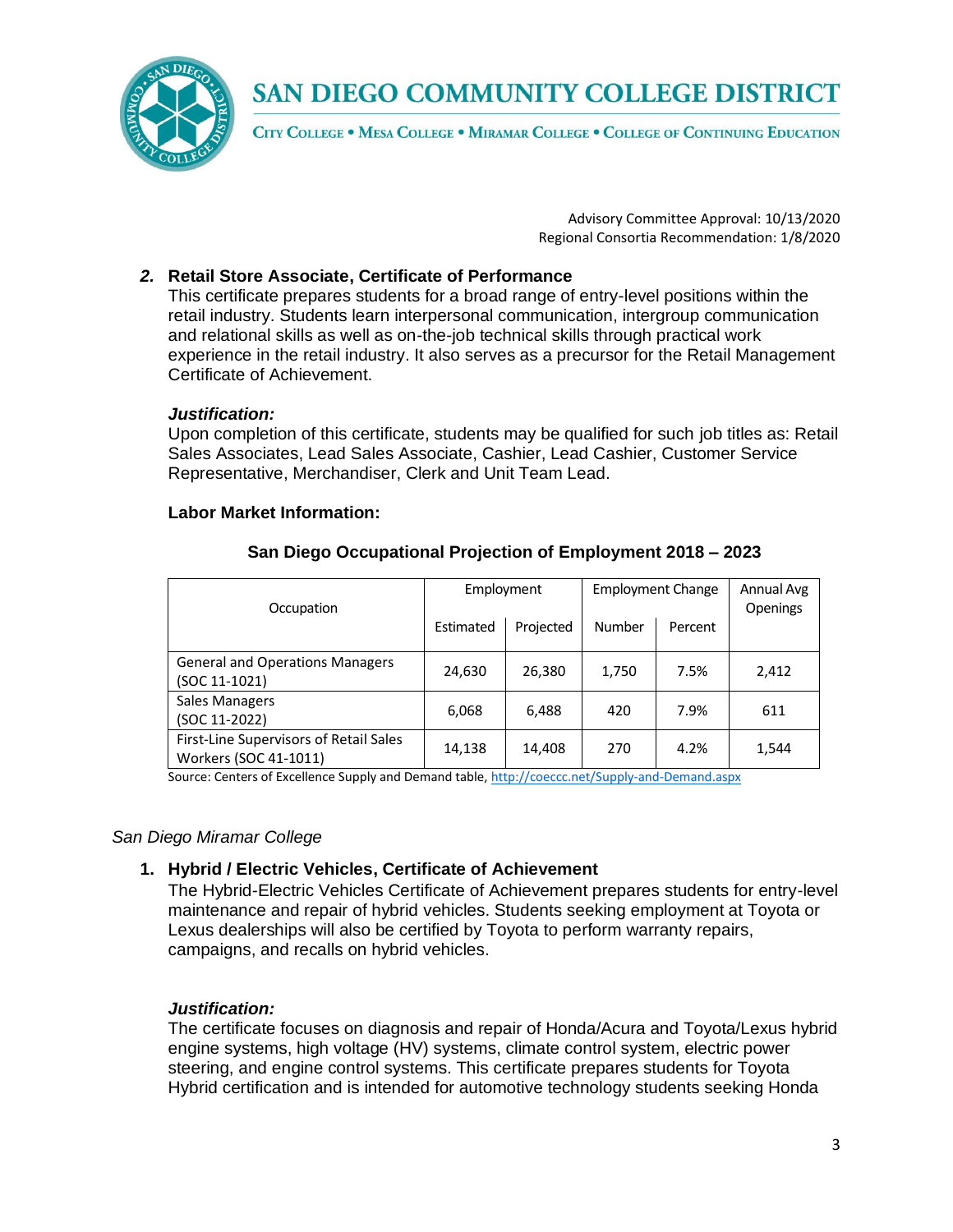



CITY COLLEGE . MESA COLLEGE . MIRAMAR COLLEGE . COLLEGE OF CONTINUING EDUCATION

Professional Automotive Career Training (PACT) or Toyota Technician (T-TEN) certification.

#### **Labor Market Information:**

## **San Diego Occupational Projection of Employment 2018 – 2023**

| Occupation                                                    | Employment<br>Estimated | Projected | <b>Number</b> | <b>Employment Change</b><br>Percent | Annual Avg<br><b>Openings</b> |
|---------------------------------------------------------------|-------------------------|-----------|---------------|-------------------------------------|-------------------------------|
| Automotive Service Technicians and<br>Mechanics (SOC 49-3023) | 7.584                   | 8.044     | 460           | 4.9%                                | 815                           |

Source: Centers of Excellence Supply and Demand table, <http://coeccc.net/Supply-and-Demand.aspx>

Advisory Committee Approval: 11/14/2019 Regional Consortia Recommendation: 6/12/2020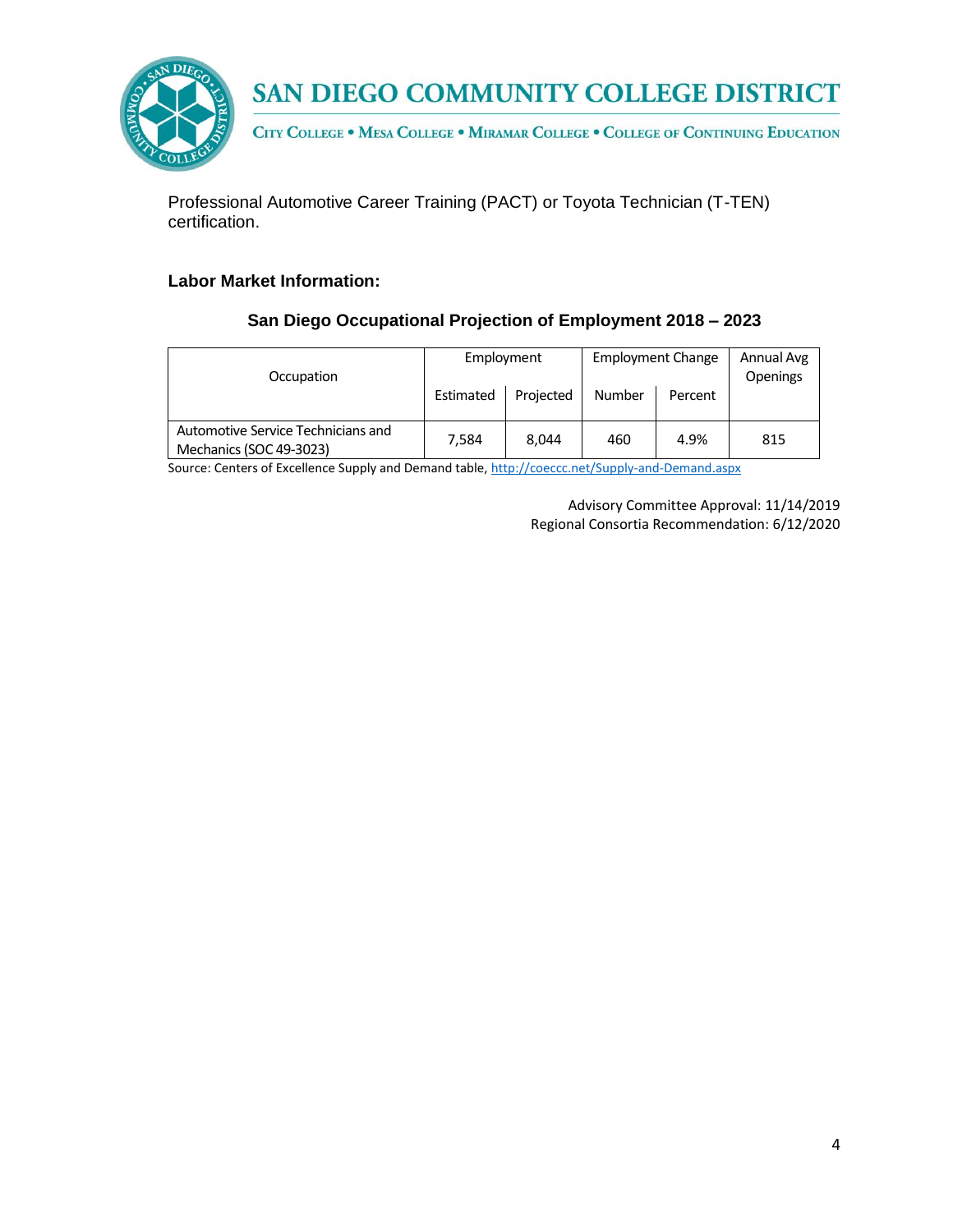

CITY COLLEGE . MESA COLLEGE . MIRAMAR COLLEGE . COLLEGE OF CONTINUING EDUCATION

#### **Program Deactivations**

*San Diego City College*

- **1. Plumbing (Construction Trades) Apprenticeship, Associate of Science** *Justification*: This apprenticeship is no longer offered.
- **2. Plumbing (Construction Trades) Apprenticeship, Certificate of Achievement** *Justification*: This apprenticeship is no longer offered.
- **3. Project Management for Information Technology, Certificate of Performance** *Justification*: This certificate is no longer offered.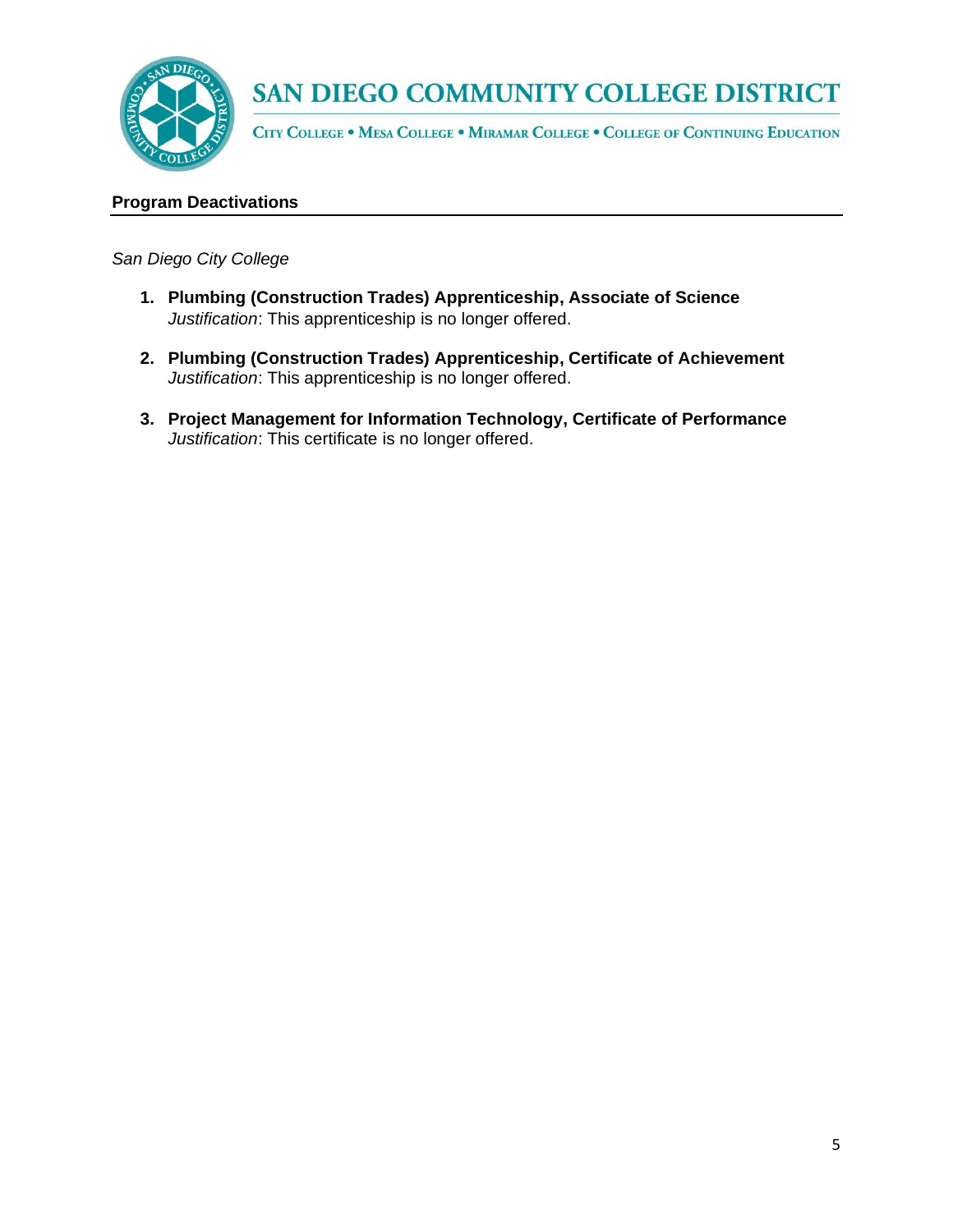

CITY COLLEGE . MESA COLLEGE . MIRAMAR COLLEGE . COLLEGE OF CONTINUING EDUCATION

#### **Program Revisions**

#### *San Diego City College*

**1. Advanced Arts Entrepreneurship, Certificate of Performance**

**Changes** 

- i. Remove ARTF 207 from Restricted Electives
- ii. Add ARTF 207A and ARTF 207B to Restricted Electives

#### **Labor Market Information:**

## **San Diego Occupational Projection of Employment 2018 – 2023**

| Occupation                                               | Employment<br>Estimated | Projected | <b>Employment Change</b><br>Number | Percent | Annual Avg<br><b>Openings</b> |
|----------------------------------------------------------|-------------------------|-----------|------------------------------------|---------|-------------------------------|
| <b>Multimedia Artists and Animators</b><br>(SOC 27-1014) | 1,356                   | 1.446     | 90                                 | 6.6%    | 128                           |

Source: Centers of Excellence Supply and Demand table, <http://coeccc.net/Supply-and-Demand.aspx>

#### **2. Arts Entrepreneurship, Certificate of Performance**

#### **Changes**

- i. Remove ARTF 207 from Restricted Electives
- ii. Add ARTF 207A and ARTF 207B to Restricted Electives

#### **Labor Market Information:**

#### **San Diego Occupational Projection of Employment 2018 – 2023**

| Occupation                                               | Employment<br>Estimated | Projected | <b>Employment Change</b><br>Number | Percent | Annual Avg<br><b>Openings</b> |
|----------------------------------------------------------|-------------------------|-----------|------------------------------------|---------|-------------------------------|
| <b>Multimedia Artists and Animators</b><br>(SOC 27-1014) | 1,356                   | 1,446     | 90                                 | 6.6%    | 128                           |

Source: Centers of Excellence Supply and Demand table, <http://coeccc.net/Supply-and-Demand.aspx>

#### **3. Black and White Photography, Certificate of Performance**

#### **Changes**

- i. Add PHOT 102A to Courses Required for the Major
- ii. Increase Total Units from 12 to 13

#### **Labor Market Information:**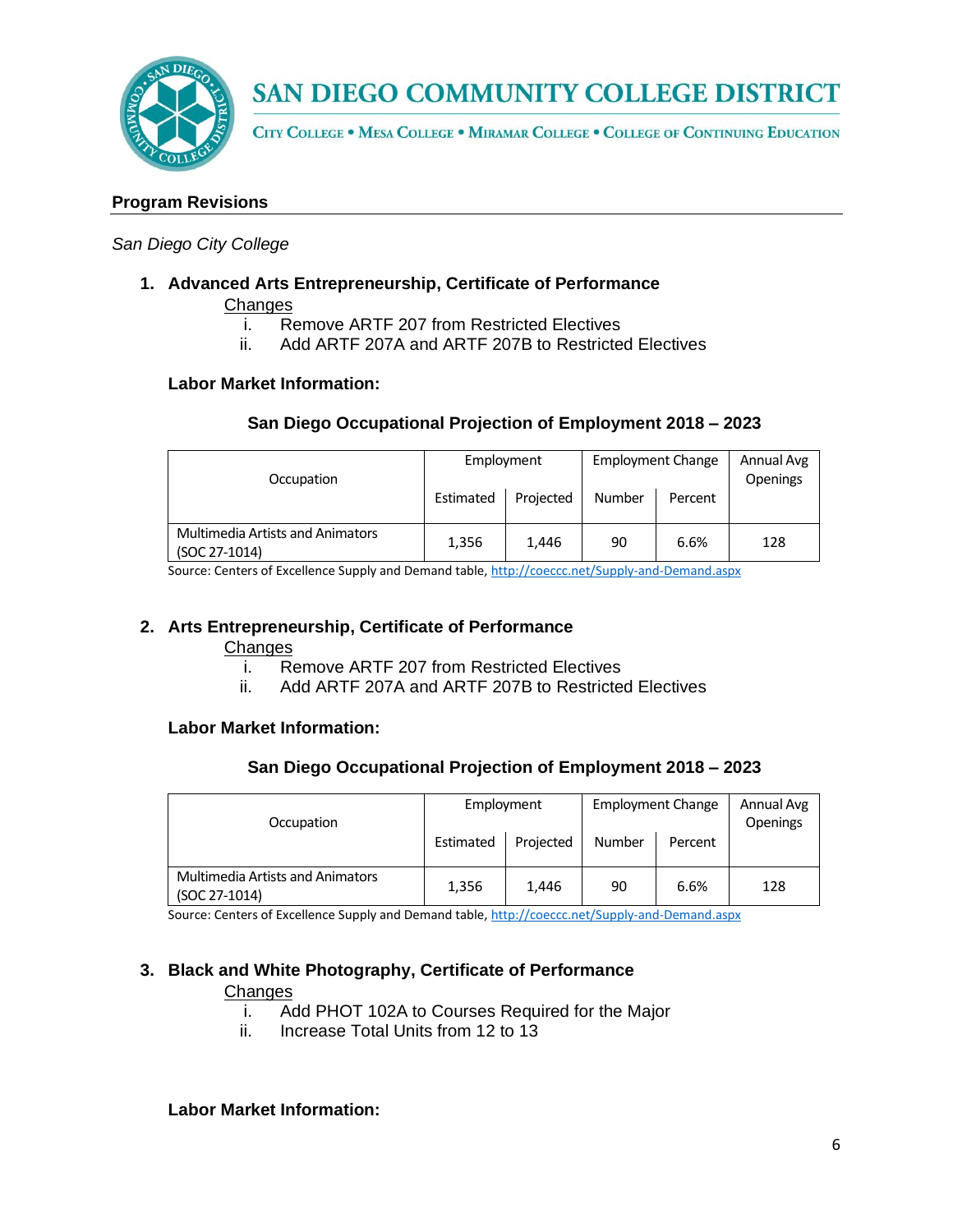

CITY COLLEGE . MESA COLLEGE . MIRAMAR COLLEGE . COLLEGE OF CONTINUING EDUCATION

## **San Diego Occupational Projection of Employment 2018 – 2023**

| Occupation                  | <b>Employment Change</b><br>Employment<br>Projected<br><b>Number</b><br>Estimated |       | Percent | Annual Avg<br>Openings |     |
|-----------------------------|-----------------------------------------------------------------------------------|-------|---------|------------------------|-----|
| Photographers (SOC 27-4021) | 1,558                                                                             | 1,578 | 20      | 1.3%                   | 126 |

Source: Centers of Excellence Supply and Demand table, <http://coeccc.net/Supply-and-Demand.aspx>

## **4. Cybersecurity, Associate of Science**

## **Changes**

- i. Remove INWT 111/112/205/210 from Courses Required for the Major
- ii. Remove INWT 105, INWT 135, and BUSE 092 from Restricted Electives
- iii. Add CISC 179 and INWT 125 to Courses Required for the Major
- iv. Add INWT 205 and INWT 210 to Restricted Electives
- v. Decrease Total Units from 37-38 to 31-32

## **Labor Market Information:**

# **San Diego Occupational Projection of Employment 2018 – 2023**

| Occupation                                                    | Employment |           | <b>Employment Change</b> |         | Annual Avg<br><b>Openings</b> |
|---------------------------------------------------------------|------------|-----------|--------------------------|---------|-------------------------------|
|                                                               | Estimated  | Projected | Number                   | Percent |                               |
| Computer Occupations, All Other<br>(SOC: 15-1199)             | 4,674      | 4,909     | 235                      | 5.0%    | 363                           |
| <b>Computer User Support Specialists</b><br>(SOC: 15-1151)    | 5,700      | 6,125     | 425                      | 11.5%   | 512                           |
| <b>Information Security Analysts</b><br>(SOC: 15-1122)        | 624        | 709       | 85                       | 13.6%   | 62                            |
| Network and Computer Systems<br>Administrators (SOC: 15-1142) | 3,392      | 3,547     | 155                      | 2.3%    | 243                           |
| Software Developers, Applications<br>(SOC: 15-1132)           | 10,958     | 12,553    | 1,595                    | 14.6%   | 1,067                         |

Source: Centers of Excellence Supply and Demand table, <http://coeccc.net/Supply-and-Demand.aspx>

Advisory Committee Approval:10/5/2020

## **5. Cybersecurity, Certificate of Achievement**

#### **Changes**

- i. Remove INWT 111/112/205/210 from Courses Required for the Major
- ii. Remove INWT 105, INWT 135, and BUSE 092 from Restricted Electives
- iii. Add CISC 179 and INWT 125 to Courses Required for the Major
- iv. Add INWT 205 and INWT 210 to Restricted Electives
- v. Decrease Total Units from 37-38 to 31-32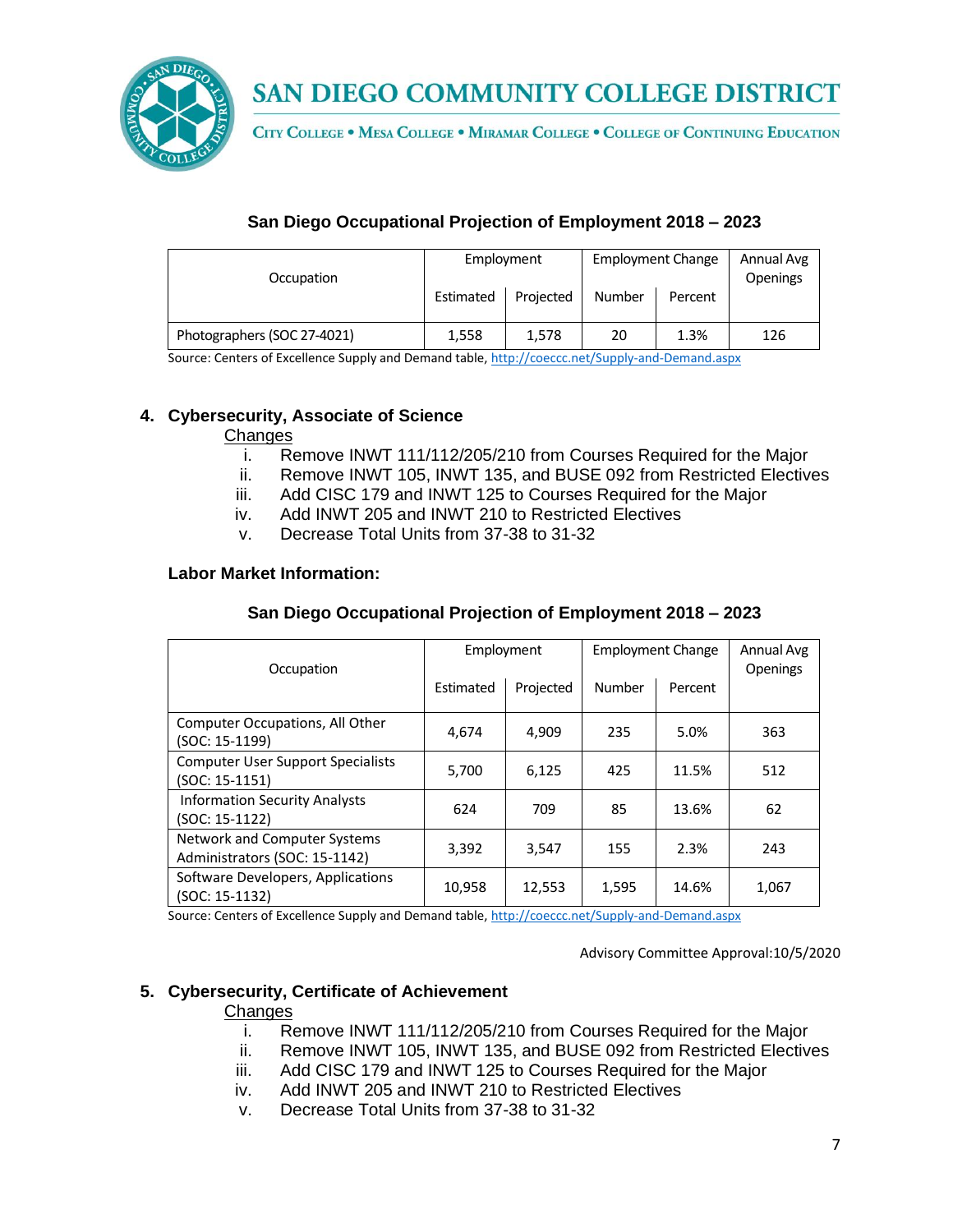

CITY COLLEGE . MESA COLLEGE . MIRAMAR COLLEGE . COLLEGE OF CONTINUING EDUCATION

## **Labor Market Information:**

| Occupation                                                    | Employment |           | <b>Employment Change</b> |         | Annual Avg<br><b>Openings</b> |
|---------------------------------------------------------------|------------|-----------|--------------------------|---------|-------------------------------|
|                                                               | Estimated  | Projected | Number                   | Percent |                               |
| Computer Occupations, All Other<br>(SOC: 15-1199)             | 4,674      | 4,909     | 235                      | 5.0%    | 363                           |
| <b>Computer User Support Specialists</b><br>(SOC: 15-1151)    | 5,700      | 6,125     | 425                      | 11.5%   | 512                           |
| <b>Information Security Analysts</b><br>(SOC: 15-1122)        | 624        | 709       | 85                       | 13.6%   | 62                            |
| Network and Computer Systems<br>Administrators (SOC: 15-1142) | 3,392      | 3.547     | 155                      | 2.3%    | 243                           |
| Software Developers, Applications<br>(SOC: 15-1132)           | 10,958     | 12,553    | 1,595                    | 14.6%   | 1,067                         |

## **San Diego Occupational Projection of Employment 2018 – 2023**

Source: Centers of Excellence Supply and Demand table, <http://coeccc.net/Supply-and-Demand.aspx>

Advisory Committee Approval: 10/5/2020 Regional Consortia Recommendation: 11/13/2020

## **6. Digital Photography, Certificate of Performance**

**Changes** 

- i. Add PHOT 103 to Courses Required for the Major
- ii. Increase Total Units from 10 to 11

#### **Labor Market Information:**

## **San Diego Occupational Projection of Employment 2018 – 2023**

| Occupation                  | Employment |           | <b>Employment Change</b> |         | Annual Avg<br><b>Openings</b> |
|-----------------------------|------------|-----------|--------------------------|---------|-------------------------------|
|                             | Estimated  | Projected | <b>Number</b>            | Percent |                               |
| Photographers (SOC 27-4021) | 1,558      | 1.578     | 20                       | 1.3%    | 126                           |

Source: Centers of Excellence Supply and Demand table, <http://coeccc.net/Supply-and-Demand.aspx>

## **7. Information Technology Management, Associate of Science**

#### **Changes**

- i. Remove BUSE 092 from Courses Required for the Major
- ii. Remove INWT 105/145/200 from Restricted Electives
- iii. Add INWT 125/145/200 to Courses Required for the Major
- iv. Increase Total Units from 27 to 30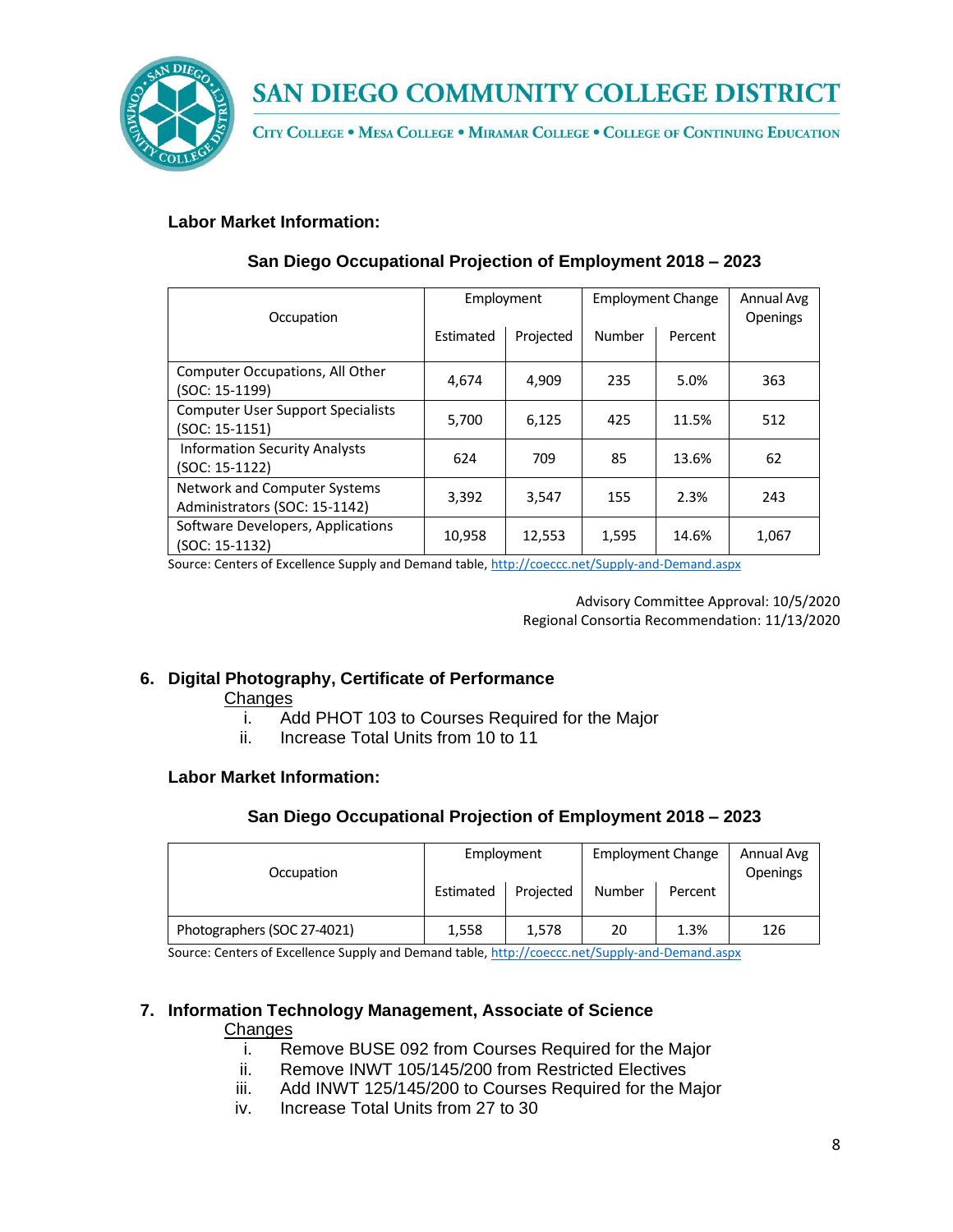

CITY COLLEGE . MESA COLLEGE . MIRAMAR COLLEGE . COLLEGE OF CONTINUING EDUCATION

## **Labor Market Information:**

| Occupation                                                    | Employment |           | <b>Employment Change</b> |         | Annual Avg<br><b>Openings</b> |
|---------------------------------------------------------------|------------|-----------|--------------------------|---------|-------------------------------|
|                                                               | Estimated  | Projected | Number                   | Percent |                               |
| Computer Occupations, All Other<br>(SOC: 15-1199)             | 4,674      | 4,909     | 235                      | 5.0%    | 363                           |
| <b>Computer User Support Specialists</b><br>(SOC: 15-1151)    | 5,700      | 6,125     | 425                      | 11.5%   | 512                           |
| <b>Information Security Analysts</b><br>(SOC: 15-1122)        | 624        | 709       | 85                       | 13.6%   | 62                            |
| Network and Computer Systems<br>Administrators (SOC: 15-1142) | 3,392      | 3.547     | 155                      | 2.3%    | 243                           |
| Software Developers, Applications<br>(SOC: 15-1132)           | 10,958     | 12,553    | 1,595                    | 14.6%   | 1,067                         |

## **San Diego Occupational Projection of Employment 2018 – 2023**

Source: Centers of Excellence Supply and Demand table, <http://coeccc.net/Supply-and-Demand.aspx>

Advisory Committee Approval:10/5/2020

## **8. Information Technology Management, Certificate of Achievement**

## **Changes**

- i. Remove BUSE 092 from Courses Required for the Major
- ii. Remove INWT 105/145/200 from Restricted Electives
- iii. Add INWT 125/145/200 to Courses Required for the Major
- iv. Increase Total Units from 27 to 30

## **Labor Market Information:**

| Occupation                                                    | Employment |           | <b>Employment Change</b> |         | Annual Avg<br>Openings |
|---------------------------------------------------------------|------------|-----------|--------------------------|---------|------------------------|
|                                                               | Estimated  | Projected | Number                   | Percent |                        |
| Computer Occupations, All Other<br>(SOC: 15-1199)             | 4.674      | 4,909     | 235                      | 5.0%    | 363                    |
| <b>Computer User Support Specialists</b><br>(SOC: 15-1151)    | 5,700      | 6,125     | 425                      | 11.5%   | 512                    |
| <b>Information Security Analysts</b><br>(SOC: 15-1122)        | 624        | 709       | 85                       | 13.6%   | 62                     |
| Network and Computer Systems<br>Administrators (SOC: 15-1142) | 3,392      | 3,547     | 155                      | 2.3%    | 243                    |
| Software Developers, Applications                             | 10,958     | 12,553    | 1,595                    | 14.6%   | 1,067                  |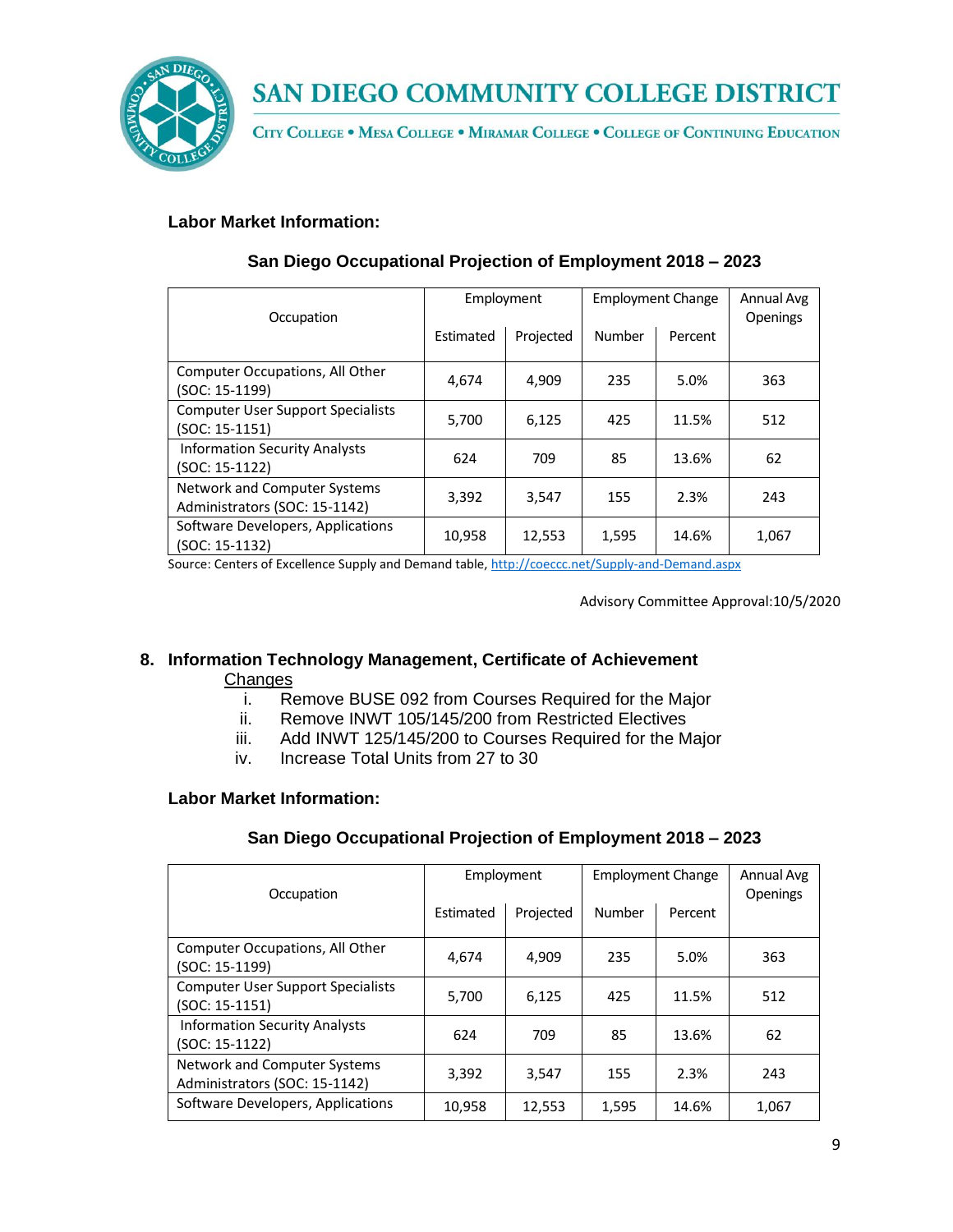

CITY COLLEGE . MESA COLLEGE . MIRAMAR COLLEGE . COLLEGE OF CONTINUING EDUCATION

|                | <b>Employment Change</b><br>Employment |  | Annual Avg |                 |
|----------------|----------------------------------------|--|------------|-----------------|
| Occupation     |                                        |  |            | <b>Openings</b> |
| (SOC: 15-1132) |                                        |  |            |                 |

Source: Centers of Excellence Supply and Demand table, <http://coeccc.net/Supply-and-Demand.aspx>

Advisory Committee Approval: 10/5/2020 Regional Consortia Recommendation: 12/11/2020

#### **9. Lineman, Associate of Science**

**Changes** 

- i. Remove ELCT 190/191/192/193/194/195 from Courses Required for the **Major**
- ii. Add SDGE 090/091/092/093/094/095 to Courses Required for the Major

#### **Labor Market Information:**

#### **San Diego Occupational Projection of Employment 2018 – 2023**

| Occupation                  | Employment<br>Projected<br>Estimated |       | <b>Employment Change</b><br><b>Number</b><br>Percent |      | Annual Avg<br><b>Openings</b> |
|-----------------------------|--------------------------------------|-------|------------------------------------------------------|------|-------------------------------|
| Electricians (SOC: 47-2111) | 7.618                                | 7.888 | 270                                                  | 8.5% | 903                           |

Source: Centers of Excellence Supply and Demand table, <http://coeccc.net/Supply-and-Demand.aspx>

Department of Industrial Relations Division of Apprenticeship Standards (DAS) Approval: 7/7/2020:

#### **10. Lineman, Certificate of Achievement**

#### **Changes**

- i. Remove ELCT 190/191/192/193/194/195 from Courses Required for the Major
- ii. Add SDGE 090/091/092/093/094/095 to Courses Required for the Major

#### **Labor Market Information:**

#### **San Diego Occupational Projection of Employment 2018 – 2023**

| Occupation                  | Employment |           | <b>Employment Change</b> |         | Annual Avg<br><b>Openings</b> |
|-----------------------------|------------|-----------|--------------------------|---------|-------------------------------|
|                             | Estimated  | Projected | Number                   | Percent |                               |
| Electricians (SOC: 47-2111) | 7.618      | 7.888     | 270                      | 8.5%    | 903                           |

Source: Centers of Excellence Supply and Demand table, <http://coeccc.net/Supply-and-Demand.aspx>

Department of Industrial Relations Division of Apprenticeship Standards (DAS) Approval: 7/7/2020: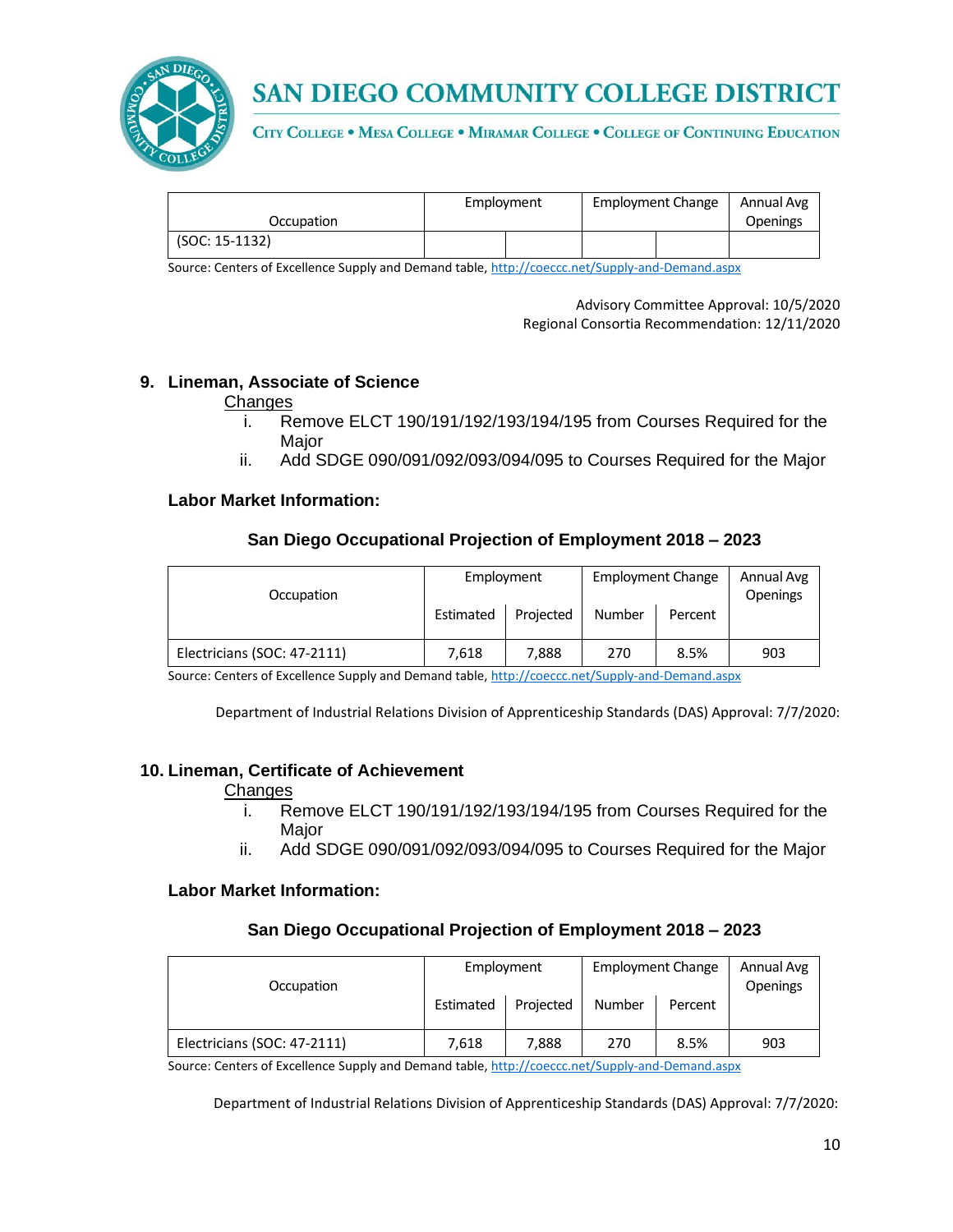

CITY COLLEGE . MESA COLLEGE . MIRAMAR COLLEGE . COLLEGE OF CONTINUING EDUCATION

## **11. Network Security I, Certificate of Performance**

#### **Changes**

- i. Remove INWT 135 and INWT 200 from Courses Required for the Major
- ii. Add INWT 120 and INWT 140 to Courses required for the Major

#### **Labor Market Information:**

## **San Diego Occupational Projection of Employment 2018 – 2023**

| Occupation                                             | Employment |           | <b>Employment Change</b> |         | Annual Avg<br><b>Openings</b> |
|--------------------------------------------------------|------------|-----------|--------------------------|---------|-------------------------------|
|                                                        | Estimated  | Projected | Number                   | Percent |                               |
| <b>Computer and Information Systems</b>                | 4,220      | 4,495     | 275                      | 6.5%    | 371                           |
| Managers (SOC 11-3021)                                 |            |           |                          |         |                               |
| Software Developers, Applications                      | 10,958     | 12,553    | 1,595                    | 14.6%   | 1,067                         |
| (SOC 15-1132)                                          |            |           |                          |         |                               |
| Software Developers, Systems<br>Software (SOC 15-1133) | 8,602      | 9,107     | 505                      | 5.9%    | 660                           |
| <b>Computer User Support Specialists</b>               | 5,700      | 6,125     | 425                      | 11.5%   | 512                           |
| (SOC 15-1151)                                          |            |           |                          |         |                               |
| Computer Occupations, All Other<br>(SOC 15-1199)       | 4,674      | 4,909     | 235                      | 5.0%    | 363                           |

Source: Centers of Excellence Supply and Demand table, <http://coeccc.net/Supply-and-Demand.aspx>

#### **12. Personal Trainer, Certificate of Achievement**

**Changes** 

- i. Remove EXSC 284 from Courses Required for the Major
- ii. Add NUTR 170 to Courses Required for the Major
- iii. Increase Total Units from 19-22 to 20-23

#### **Labor Market Information:**

#### **San Diego Occupational Projection of Employment 2018 – 2023**

| Occupation                                                        | Employment |           | <b>Employment Change</b> |         | Annual Avg<br>Openings |
|-------------------------------------------------------------------|------------|-----------|--------------------------|---------|------------------------|
|                                                                   | Estimated  | Projected | Number                   | Percent |                        |
| Athletic Trainers (SOC 29-9091)                                   | 146        | 161       | 15                       | 10.3%   | 11                     |
| <b>Fitness Trainers and Aerobics</b><br>Instructors (SOC 39-9031) | 3,600      | 3,800     | 200                      | 5.6%    | 655                    |

Source: Centers of Excellence Supply and Demand table, <http://coeccc.net/Supply-and-Demand.aspx>

Advisory Committee Approval: 12/10/2019 Regional Consortia Recommendation: 11/13/2020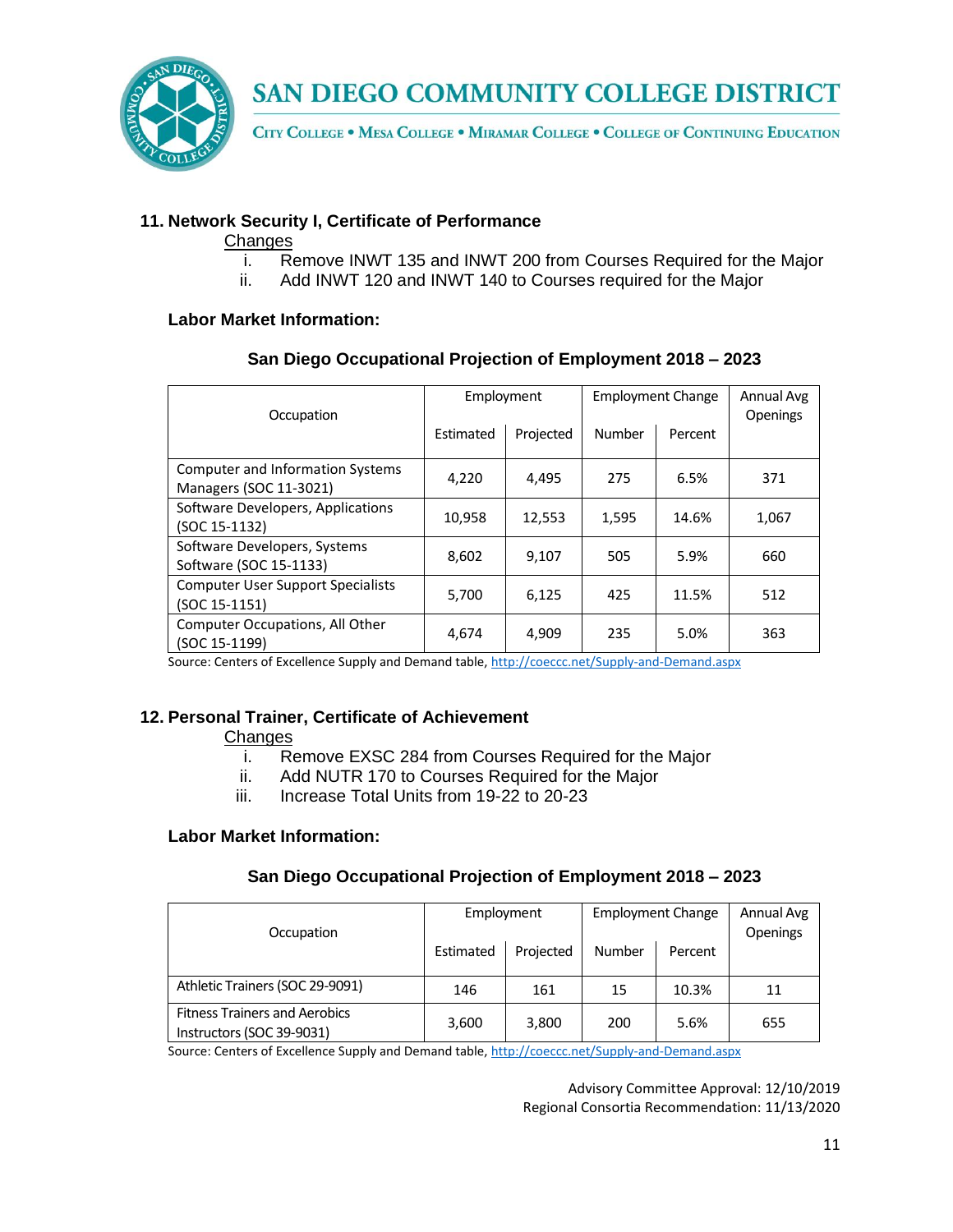

CITY COLLEGE . MESA COLLEGE . MIRAMAR COLLEGE . COLLEGE OF CONTINUING EDUCATION

## **13. Political Science, Associate in Arts for Transfer**

#### **Changes**

i. Add POLI 124 to Restricted Electives

## **14. Pre-Engineering Technology, Certificate of Performance**

#### **Changes**

- i. Remove MATH 096, MATH 098, PHYS 100, and TEHW 101 from Courses Required for the Major
- ii. Remove ENGE 111, ENGE 151, and MACT 150 from Restricted **Electives**
- iii. Add ENGE 151, MACT 150, and MFET 101 to Courses Required for the Major
- iv. Decrease Total Units from 13-16 to 12

#### **Labor Market Information:**

| Occupation                                                                  | Employment |           | <b>Employment Change</b> |         | Annual Avg<br><b>Openings</b> |
|-----------------------------------------------------------------------------|------------|-----------|--------------------------|---------|-------------------------------|
|                                                                             | Estimated  | Projected | Number                   | Percent |                               |
| Electrical and Electronics Engineering<br>Technicians (SOC 17-3023)         | 3,090      | 3,265     | 175                      | 8.7%    | 306                           |
| <b>Industrial Engineering Technicians</b><br>(SOC 17-3026)                  | 678        | 698       | 20                       | 2.9%    | 63                            |
| <b>Mechanical Engineering Technicians</b><br>(SOC 17-3027)                  | 504        | 539       | 35                       | 6.9%    | 51                            |
| <b>Engineering Technicians, Except</b><br>Drafters, All Other (SOC 17-3029) | 1,704      | 1,764     | 60                       | 3.5%    | 160                           |

#### **San Diego Occupational Projection of Employment 2018 – 2023**

Source: Centers of Excellence Supply and Demand table, <http://coeccc.net/Supply-and-Demand.aspx>

#### **15. San Diego Trolley Inc Light Rail Vehicle Lineman Apprenticeship, Associate of Science**

#### **Changes**

- i. Remove MATH 046 from Courses Required for the Major
- ii. Add BUSE 101 and MATH 092 to Coursed Required for the Major
- iii. Decrease Total Units from 34 to 32-33

#### **Labor Market Information:**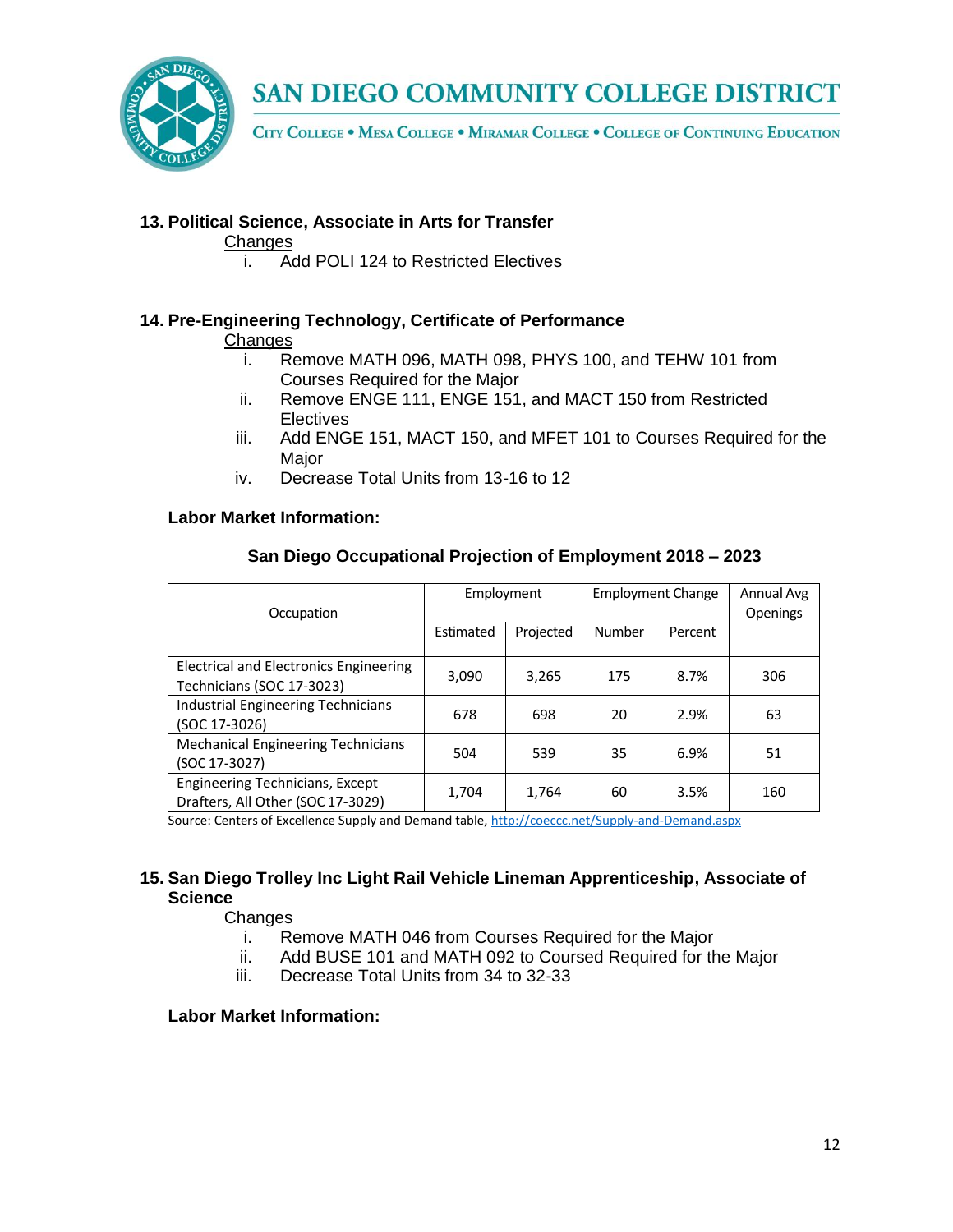

CITY COLLEGE . MESA COLLEGE . MIRAMAR COLLEGE . COLLEGE OF CONTINUING EDUCATION

## **United States Occupational Projection of Employment 2018 – 2028**

| Occupation                                                                          | Employment<br>Estimated | <b>Employment Change</b> |         | Annual Avg<br><b>Openings</b> |
|-------------------------------------------------------------------------------------|-------------------------|--------------------------|---------|-------------------------------|
|                                                                                     |                         | Number                   | Percent |                               |
| Locomotive Engineers<br>(SOC: 53-4011)                                              | 32,200                  | 31,600                   | $-2$    | 2,900                         |
| Rail Car Repairers<br>(SOC: 49-3043)                                                | 25,100                  | 25,800                   | 3       | 2,600                         |
| Rail-Track Laying and Maintenance<br><b>Equipment Operators</b><br>$(SOC: 47-4061)$ | 13,900                  | 14,900                   | 7       | 1,600                         |

Source: Source[: https://www.onetonline.org/](https://www.onetonline.org/)

Department of Industrial Relations Division of Apprenticeship Standards (DAS) Approval: 7/7/2020

### **16. San Diego Trolley Inc Light Rail Vehicle Lineman Apprenticeship, Certificate of Achievement**

#### **Changes**

- i. Remove MATH 046 from Courses Required for the Major
- ii. Add BUSE 101 and MATH 092 to Coursed Required for the Major
- iii. Decrease Total Units from 34 to 32-33

#### **Labor Market Information:**

#### **United States Occupational Projection of Employment 2018 – 2028**

| Occupation                                                                               | Employment<br>Estimated | <b>Employment Change</b> |         | Annual Avg<br><b>Openings</b> |
|------------------------------------------------------------------------------------------|-------------------------|--------------------------|---------|-------------------------------|
|                                                                                          |                         | Number                   | Percent |                               |
| Locomotive Engineers<br>(SOC: 53-4011)                                                   | 32,200                  | 31,600                   | $-2$    | 2,900                         |
| Rail Car Repairers<br>(SOC: 49-3043)                                                     | 25,100                  | 25,800                   | 3       | 2,600                         |
| Rail-Track Laying and Maintenance<br><b>Equipment Operators</b><br>$(SOC: 47-4061)$<br>. | 13,900                  | 14,900                   | 7       | 1,600                         |

Source: Source[: https://www.onetonline.org/](https://www.onetonline.org/)

Department of Industrial Relations Division of Apprenticeship Standards (DAS) Approval: 7/7/2020

## **17. Three-Dimensional Art, Associate of Arts**

#### **Changes**

- i. Remove ARTF 207 from Restricted Electives
- ii. Add ARTF 207A and ARTF 207B to Restricted Electives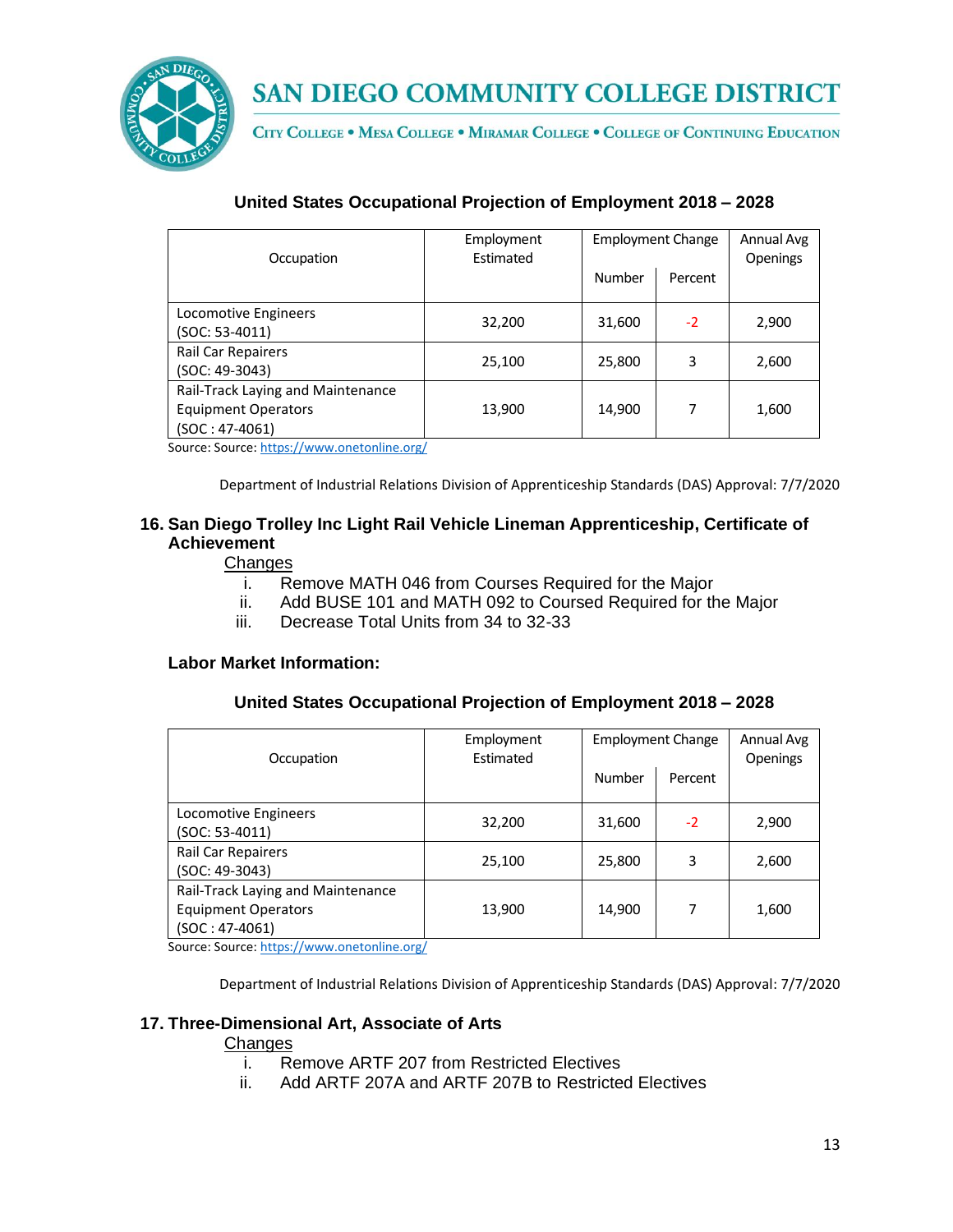

CITY COLLEGE . MESA COLLEGE . MIRAMAR COLLEGE . COLLEGE OF CONTINUING EDUCATION

## **18. Two-Dimensional Art, Associate of Arts**

#### **Changes**

i. Add ARTF 165D/198A/205A to Restricted Electives

#### *San Diego Mesa College*

## **1. Chicana and Chicano Studies, Associate of Arts**

#### **Changes**

- i. Remove CHIC 110B and SPAN 201/202/215/216 from Courses Required for the Major
- ii. Remove CHIC 170 from Restricted Electives
- iii. Add CHIC 130/138/170 to Courses Required for the Major
- iv. Add CHIC 110B/150/201 and SPAN 101/102/201/202/215/216 to Restricted Electives
- v. Decrease Total Units from 20 to 18-20

#### **2. Culinary Arts/Culinary Management, Associate of Science Changes**

- i. Remove CACM 110/140/210/292 from Courses Required for the Major
- ii. Add CACM 110A/110B/212/270 and HOSP 111 to Courses Required for the Major
- iii. Remove CACM 211 and NUTR 153 from Restricted Electives
- iv. Add CACM 214 and CACM 215 to Restricted Electives

#### **Labor Market Information:**

#### **San Diego Occupational Projection of Employment 2018 – 2023**

| Occupation                                                                         | Employment |           | <b>Employment Change</b> |         | Annual Avg<br><b>Openings</b> |
|------------------------------------------------------------------------------------|------------|-----------|--------------------------|---------|-------------------------------|
|                                                                                    | Estimated  | Projected | Number                   | Percent |                               |
| <b>Chefs and Head Cooks</b><br>$(SOC 35-1011)$                                     | 1,832      | 1,962     | 130                      | 7.1%    | 260                           |
| First-Line Supervisors of Food<br>Preparation and Serving Workers<br>(SOC 35-1012) | 10,600     | 11,325    | 725                      | 8.4%    | 1,693                         |
| <b>Food Preparation Workers</b><br>(SOC 35-2021)                                   | 11,112     | 11,717    | 605                      | 6.2%    | 2,033                         |
| <b>Bakers</b><br>$(SOC 51-3011)$                                                   | 3,578      | 3,873     | 295                      | 9.4%    | 583                           |

Source: Centers of Excellence Supply and Demand table, <http://coeccc.net/Supply-and-Demand.aspx>

Advisory Committee Approval: 10/13/2020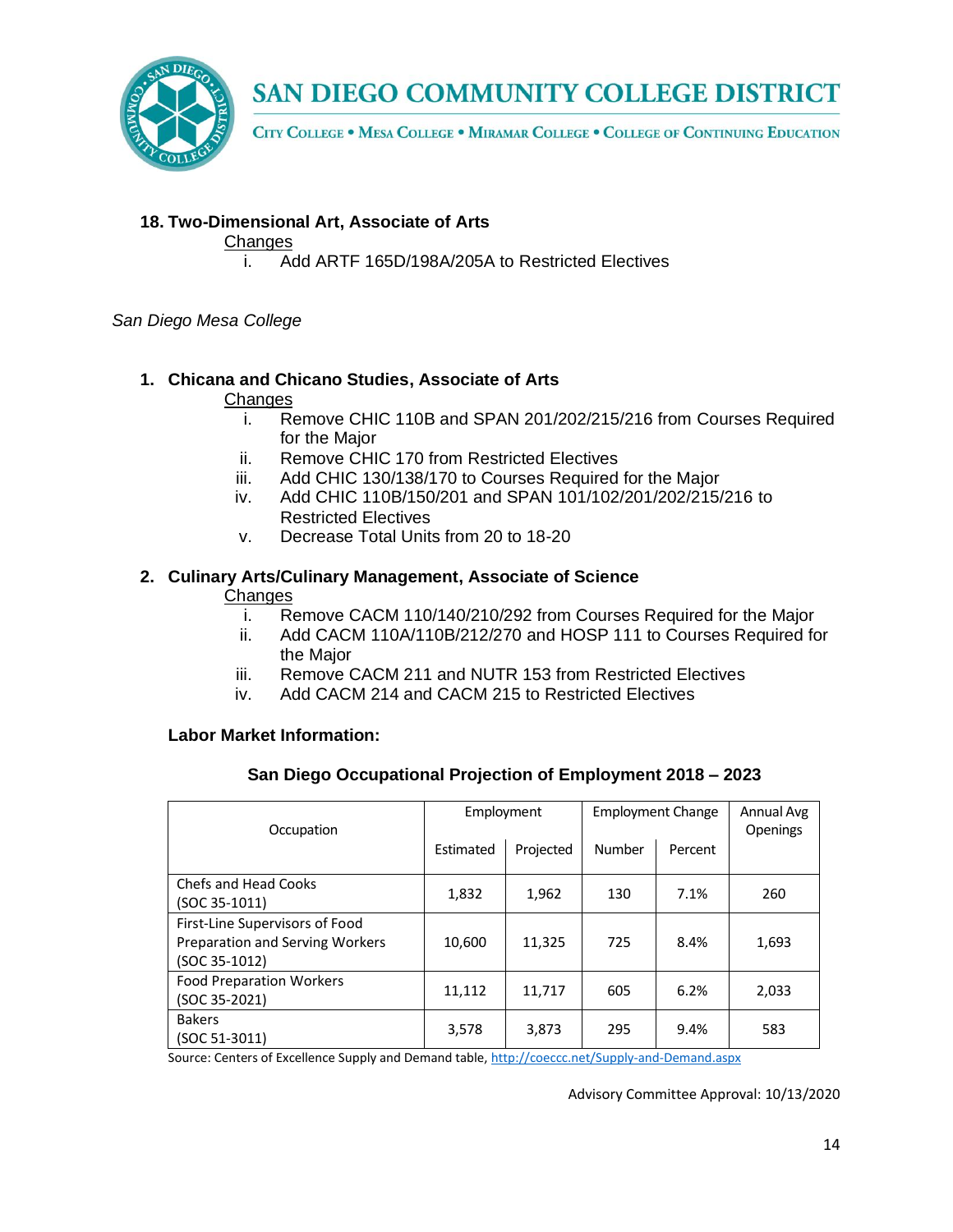

CITY COLLEGE . MESA COLLEGE . MIRAMAR COLLEGE . COLLEGE OF CONTINUING EDUCATION

## **3. Culinary Arts/Culinary Management, Certificate of Achievement**

- Changes
	- i. Remove CACM 110/140/292 from Courses Required for the Major
	- ii. Add CACM 110A/110B/270 and HOSP 111 to Courses Required for the Major

## **Labor Market Information:**

## **San Diego Occupational Projection of Employment 2018 – 2023**

| Occupation                                                                                  | Employment |           | <b>Employment Change</b> |         | Annual Avg<br>Openings |
|---------------------------------------------------------------------------------------------|------------|-----------|--------------------------|---------|------------------------|
|                                                                                             | Estimated  | Projected | Number                   | Percent |                        |
| Chefs and Head Cooks<br>$(SOC 35-1011)$                                                     | 1,832      | 1,962     | 130                      | 7.1%    | 260                    |
| First-Line Supervisors of Food<br><b>Preparation and Serving Workers</b><br>$(SOC 35-1012)$ | 10,600     | 11.325    | 725                      | 8.4%    | 1,693                  |
| <b>Food Preparation Workers</b><br>(SOC 35-2021)                                            | 11,112     | 11,717    | 605                      | 6.2%    | 2,033                  |
| <b>Bakers</b><br>(SOC 51-3011)                                                              | 3,578      | 3,873     | 295                      | 9.4%    | 583                    |

Source: Centers of Excellence Supply and Demand table, <http://coeccc.net/Supply-and-Demand.aspx>

Advisory Committee Approval: 10/13/2020 Regional Consortia Recommendation: 12/11/2020

## **4. Health Information Management, Bachelor of Science**

#### **Changes**

- i. Remove HEIT 267 from Courses Required for the Major
- ii. Decrease Total Units from 87 to 84.5

## **5. Health Information Technology, Associate of Science**

#### **Changes**

- i. Remove HEIT 267 from Courses Required for the Major
- ii. Decrease Total Units from 33 to 30.5

## **Labor Market Information:**

|            | Employment |           | <b>Employment Change</b> |         | Annual Avg      |
|------------|------------|-----------|--------------------------|---------|-----------------|
| Occupation | Estimated  | Projected | Number                   | Percent | <b>Openings</b> |
|            |            |           |                          |         |                 |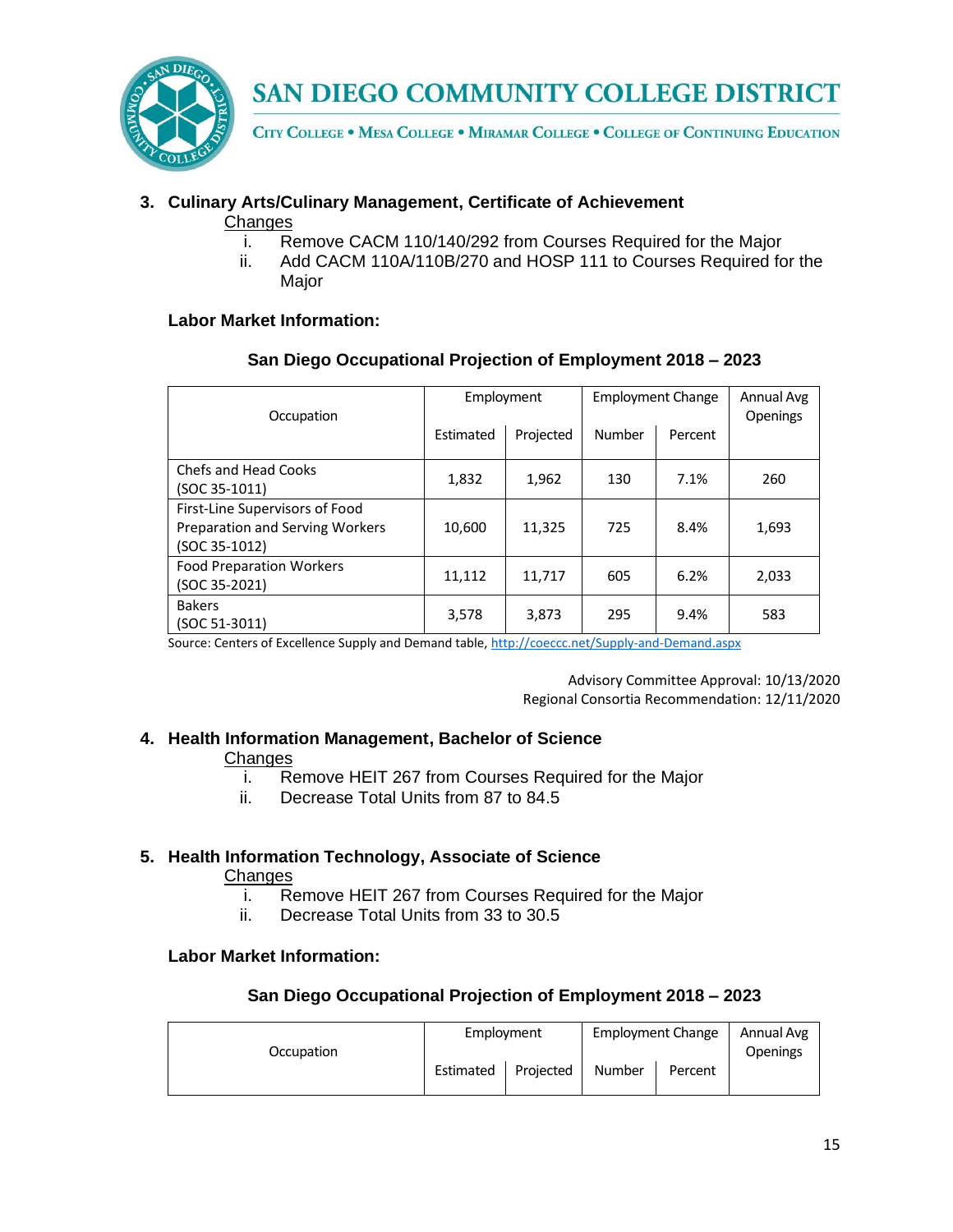

CITY COLLEGE . MESA COLLEGE . MIRAMAR COLLEGE . COLLEGE OF CONTINUING EDUCATION

|                                   | Employment |       | <b>Employment Change</b> |         | Annual Avg |
|-----------------------------------|------------|-------|--------------------------|---------|------------|
| Occupation                        |            |       |                          |         | Openings   |
| <b>Medical Records and Health</b> |            |       |                          |         |            |
| <b>Information Technicians</b>    | 2,186      | 2,351 | 165                      | 7.3%    | 168        |
| (SOC 29-2071)                     |            |       |                          |         |            |
| <b>Medical Transcriptionists</b>  | 270        |       |                          | $-9.3%$ |            |
| (SOC 31-9094)                     |            | 245   | $-25$                    |         | 25         |

Source: Centers of Excellence Supply and Demand table, <http://coeccc.net/Supply-and-Demand.aspx>

Advisory Committee Approval: 4/30/2020

#### **6. Neurodiagnostic Technology, Associate of Science**

#### **Changes**

- i. Remove MEDA 078, NDTE 201/206/209/220/223/226 from Courses Required for the Major
- ii. Decrease Total Units from 45 to 32

#### **Labor Market Information:**

#### **San Diego Occupational Projection of Employment 2018 – 2023**

| Occupation                                                       | Employment<br>Estimated | Projected | <b>Employment Change</b><br><b>Number</b> | Percent | Annual Avg<br><b>Openings</b> |
|------------------------------------------------------------------|-------------------------|-----------|-------------------------------------------|---------|-------------------------------|
| Health Technologists and Technicians,<br>All Other (SOC 29-2099) | 2,116                   | 2.431     | 315                                       | 14.9%   | 203                           |

Source: Centers of Excellence Supply and Demand table, <http://coeccc.net/Supply-and-Demand.aspx>

Advisory Committee Approval: 1/12/2021

#### **7. Neurodiagnostic Technology, Certificate of Achievement**

#### **Changes**

- i. Remove MEDA 078, NDTE 201/206/209/220/223/226 from Courses Required for the Major
- ii. Decrease Total Units from 45 to 32

#### **Labor Market Information:**

|            |           | Employment |        | <b>Employment Change</b> |                 |
|------------|-----------|------------|--------|--------------------------|-----------------|
| Occupation |           |            |        |                          | <b>Openings</b> |
|            | Estimated | Projected  | Number | Percent                  |                 |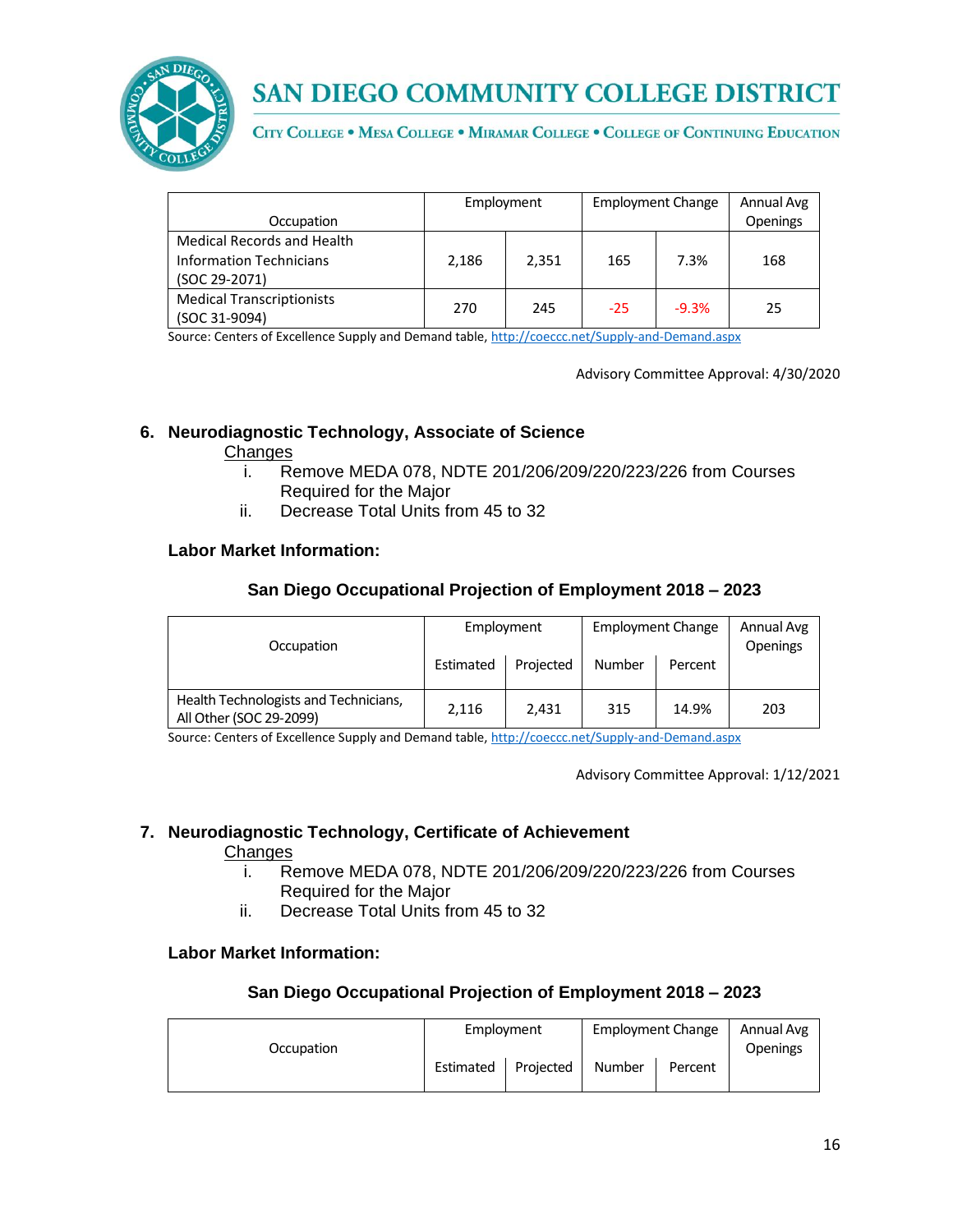

CITY COLLEGE . MESA COLLEGE . MIRAMAR COLLEGE . COLLEGE OF CONTINUING EDUCATION

|                                                                  | Employment |       | <b>Employment Change</b> |       | Annual Avg      |
|------------------------------------------------------------------|------------|-------|--------------------------|-------|-----------------|
| Occupation                                                       |            |       |                          |       | <b>Openings</b> |
| Health Technologists and Technicians,<br>All Other (SOC 29-2099) | 2.116      | 2.431 | 315                      | 14.9% | 203             |

Source: Centers of Excellence Supply and Demand table, <http://coeccc.net/Supply-and-Demand.aspx>

Advisory Committee Approval: 1/12/2021 Regional Consortia Recommendation: 2/19/2021

#### **8. Web Development, Certificate of Achievement**

#### **Changes**

- i. Remove MULT 121 from Courses Required for the Major
- ii. Add MULT 100 to Courses Required for the Major

#### **Labor Market Information:**

## **San Diego Occupational Projection of Employment 2018 – 2023**

| Occupation                    | Employment |           | <b>Employment Change</b> |         | Annual Avg<br><b>Openings</b> |
|-------------------------------|------------|-----------|--------------------------|---------|-------------------------------|
|                               | Estimated  | Projected | Number                   | Percent |                               |
| Web Developers (SOC: 15-1134) | 2.648      | 2.893     | 245                      | 9.3%    | 242                           |

Source: Centers of Excellence Supply and Demand table, <http://coeccc.net/Supply-and-Demand.aspx>

Advisory Committee Approval:8/31/2020 Regional Consortia Recommendation: 12/11/2020

*San Diego Miramar College*

## **1. Advanced Emission Specialist, Certificate of Performance**

#### Changes

- i. Remove AUTO 086 from Courses Required for the Major
- ii. Add AUTO 186 to Courses Required for the Major

#### **Labor Market Information:**

|            | Employment |           | <b>Employment Change</b> |         | Annual Avg      |
|------------|------------|-----------|--------------------------|---------|-----------------|
| Occupation |            |           |                          |         | <b>Openings</b> |
|            | Estimated  | Projected | Number                   | Percent |                 |
|            |            |           |                          |         |                 |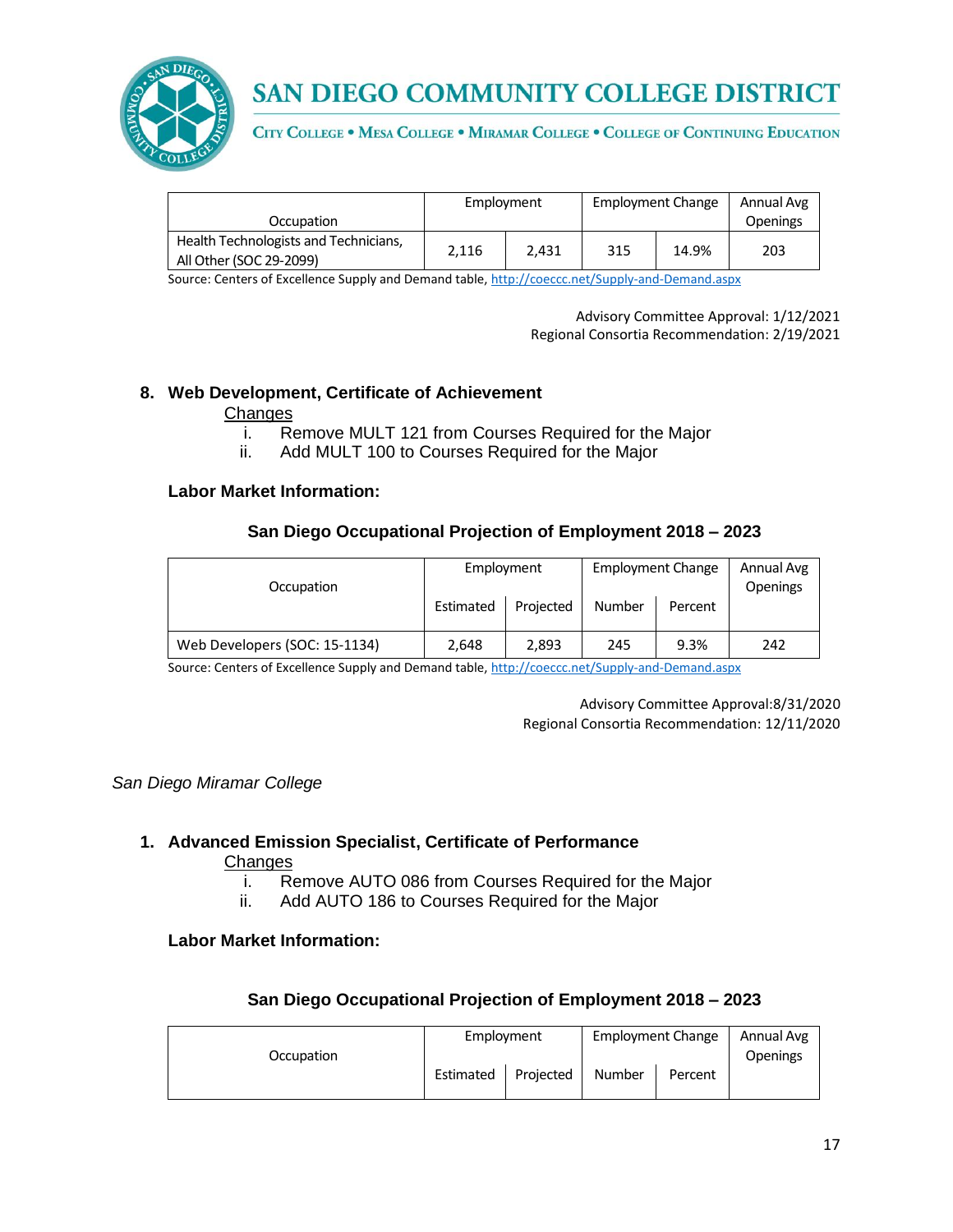

CITY COLLEGE . MESA COLLEGE . MIRAMAR COLLEGE . COLLEGE OF CONTINUING EDUCATION

|                                                               | Employment |       | <b>Employment Change</b> |      | Annual Avg      |
|---------------------------------------------------------------|------------|-------|--------------------------|------|-----------------|
| Occupation                                                    |            |       |                          |      | <b>Openings</b> |
| Automotive Service Technicians and<br>Mechanics (SOC 49-3023) | 7.584      | 8.044 | 460                      | 4.9% | 815             |

Source: Centers of Excellence Supply and Demand table, <http://coeccc.net/Supply-and-Demand.aspx>

### **2. Advanced Traffic Accident Investigation, Certificate of Achievement Changes**

- i. Remove ADJU 381/382/383/384 from Courses Required for the Major
- ii. Add ADJU 260 to Courses Required for the Major
- iii. Decrease Total Units from 29.2 to 27.7

## **Labor Market Information:**

## **San Diego Occupational Projection of Employment 2018 – 2023**

|                                                         | Employment             |        | <b>Employment Change</b> |                 | Annual Avg |
|---------------------------------------------------------|------------------------|--------|--------------------------|-----------------|------------|
| Occupation                                              | Projected<br>Estimated | Number | Percent                  | <b>Openings</b> |            |
| Detectives and Criminal Investigators<br>(SOC 33-3021)  | 4,232                  | 4,262  | 30                       | 1.5%            | 270        |
| Police and Sheriff's Patrol Officers<br>$(SOC 33-3051)$ | 5,158                  | 5,328  | 170                      | 4.9%            | 365        |

Source: Centers of Excellence Supply and Demand table, <http://coeccc.net/Supply-and-Demand.aspx>

Advisory Committee Approval: 9/22/2020 Regional Consortia Recommendation: 1/8/2021

#### **3. Automotive Chassis, Certificate of Achievement**

#### **Changes**

- i. Remove AUTO 061/061T/062/062T/076/076T/078/078T from Courses Required for the Major
- ii. Add AUTO 161G/161T/162G/162T/176G/176T/178G/178T to Courses Required for the Major

#### **Labor Market Information:**

#### **San Diego Occupational Projection of Employment 2018 – 2023**

| Occupation                                                    | Employment<br>Estimated | Projected | Number | <b>Employment Change</b><br>Percent | Annual Avg<br><b>Openings</b> |
|---------------------------------------------------------------|-------------------------|-----------|--------|-------------------------------------|-------------------------------|
| Automotive Service Technicians and<br>Mechanics (SOC 49-3023) | 7.584                   | 8.044     | 460    | 4.9%                                | 815                           |

Source: Centers of Excellence Supply and Demand table, <http://coeccc.net/Supply-and-Demand.aspx>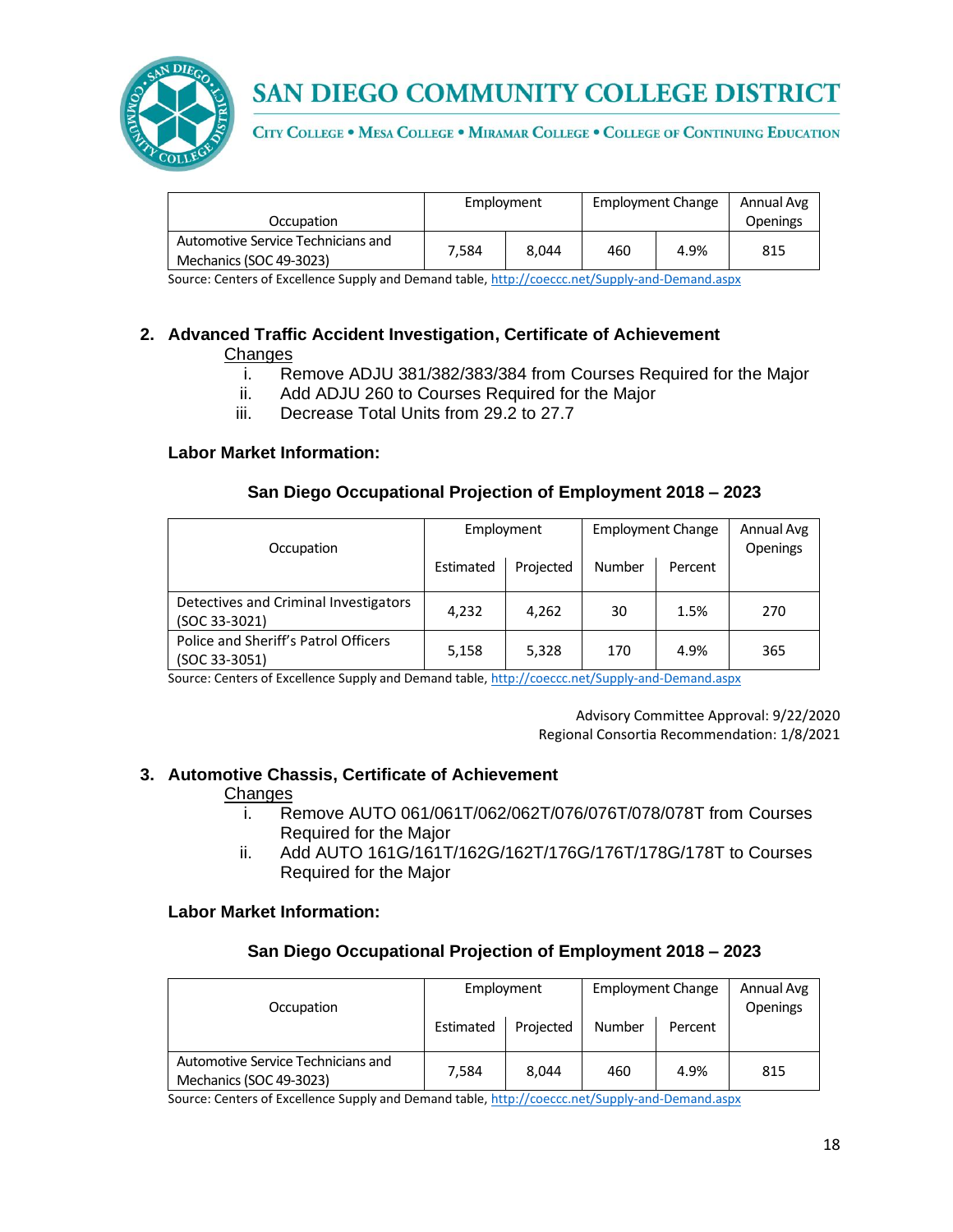

CITY COLLEGE . MESA COLLEGE . MIRAMAR COLLEGE . COLLEGE OF CONTINUING EDUCATION

Advisory Committee Approval: 12/8/2020 Regional Consortia Recommendation: 1/8/2021

## **4. Automotive Electrical, Certificate of Achievement**

**Changes** 

- i. Remove AUTO 061/061T/062/062T/065/065T/069/069T from Courses Required for the Major
- ii. Add AUTO 161G/161T/162G/162T/165G/165T/169G/169T to Courses Required for the Major

## **Labor Market Information:**

## **San Diego Occupational Projection of Employment 2018 – 2023**

| Occupation                                                    | Employment<br>Estimated | Projected | <b>Employment Change</b><br><b>Number</b> | Percent | Annual Avg<br><b>Openings</b> |
|---------------------------------------------------------------|-------------------------|-----------|-------------------------------------------|---------|-------------------------------|
| Automotive Service Technicians and<br>Mechanics (SOC 49-3023) | 7.584                   | 8.044     | 460                                       | 4.9%    | 815                           |

Source: Centers of Excellence Supply and Demand table, <http://coeccc.net/Supply-and-Demand.aspx>

Advisory Committee Approval: 12/8/2020 Regional Consortia Recommendation: 1/8/2021

#### **5. Automotive Engine Performance, Certificate of Achievement**

#### **Changes**

- i. Remove AUTO 056/056T/061/061T/062/062T/065/065T/067/067T from Courses Required for the Major
- ii. Add AUTO 156G/156T/161G/161T/162G/162T/165G/165T/167G/167T to Courses Required for the Major

#### **Labor Market Information:**

#### **San Diego Occupational Projection of Employment 2018 – 2023**

| Occupation                                                    | Employment<br>Estimated | Projected | <b>Employment Change</b><br>Number | Percent | Annual Avg<br>Openings |
|---------------------------------------------------------------|-------------------------|-----------|------------------------------------|---------|------------------------|
| Automotive Service Technicians and<br>Mechanics (SOC 49-3023) | 7.584                   | 8.044     | 460                                | 4.9%    | 815                    |

Source: Centers of Excellence Supply and Demand table, <http://coeccc.net/Supply-and-Demand.aspx>

Advisory Committee Approval: 12/8/2020 Regional Consortia Recommendation: 1/8/2021

**6. Automotive Technology, Associate of Science Changes**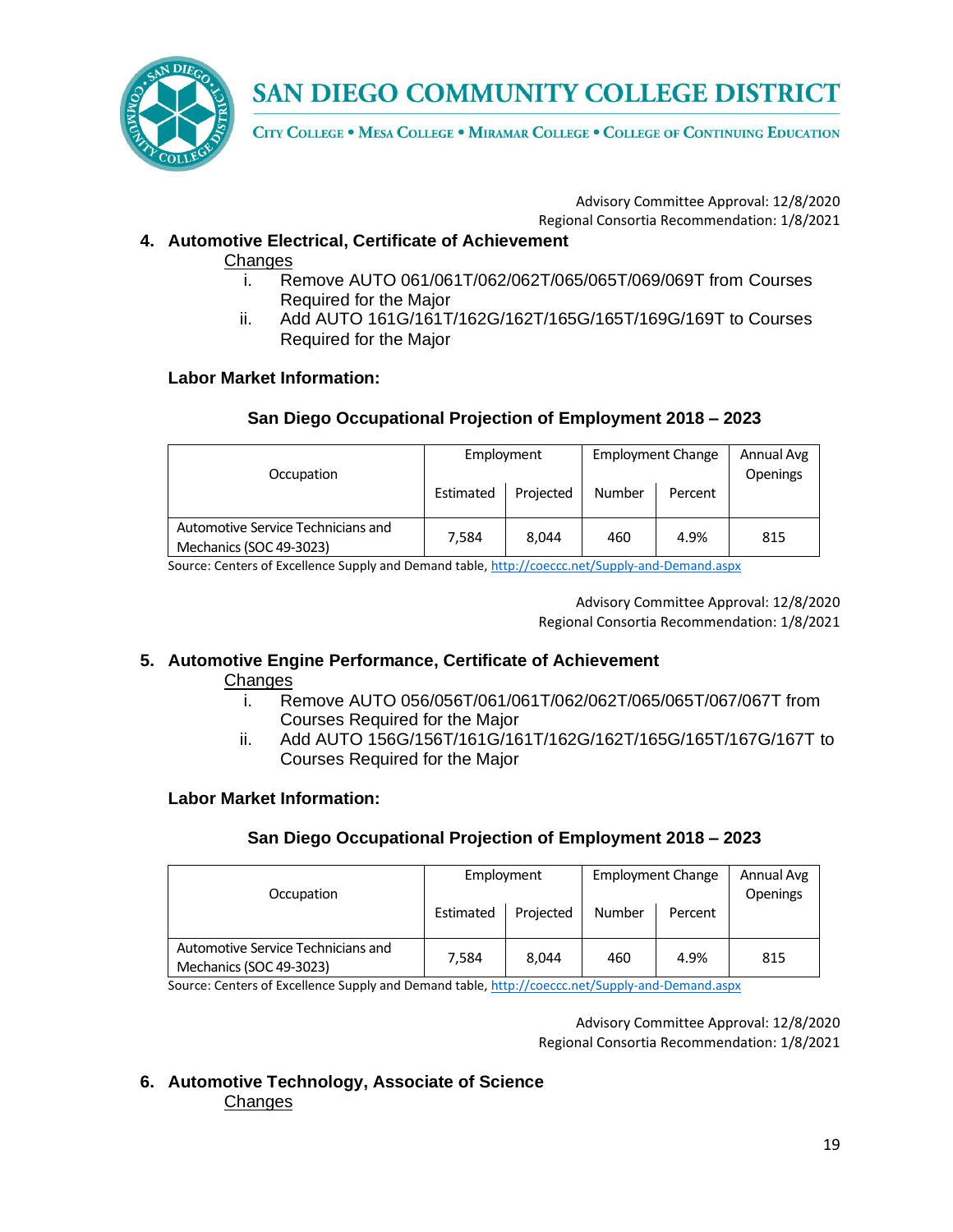

CITY COLLEGE . MESA COLLEGE . MIRAMAR COLLEGE . COLLEGE OF CONTINUING EDUCATION

- i. Remove AUTO 056/056T/061/061T/062/062T/065/065T/067/067T/069/ 069T/072/072T/074/074T/076/076T/078/078T from Courses Required for the Major
- ii. Add AUTO 156G/156T/161G/161T/162G/162T/165G/165T/167G/167T/ 169G/169T/172G /172T/174G/174T/176G/176T/178G/178T to Courses Required for the Major

## **Labor Market Information:**

## **San Diego Occupational Projection of Employment 2018 – 2023**

| Occupation                                                    | Employment<br>Estimated | Projected | <b>Employment Change</b><br><b>Number</b> | Percent | Annual Avg<br>Openings |
|---------------------------------------------------------------|-------------------------|-----------|-------------------------------------------|---------|------------------------|
| Automotive Service Technicians and<br>Mechanics (SOC 49-3023) | 7.584                   | 8.044     | 460                                       | 4.9%    | 815                    |

Source: Centers of Excellence Supply and Demand table, <http://coeccc.net/Supply-and-Demand.aspx>

Advisory Committee Approval: 12/8/2020

## **7. Automotive Transmissions, Certificate of Achievement**

#### **Changes**

- i. Remove AUTO 061/061T/062/062T/065/065T/072/072T/074/074T from Courses Required for the Major
- ii. Add AUTO 161G/161T/162G/162T/165G/165T/172G /172T/174G/174T to Courses Required for the Major

#### **Labor Market Information:**

## **San Diego Occupational Projection of Employment 2018 – 2023**

| Occupation                                                    | Employment<br>Estimated | Projected | <b>Employment Change</b><br>Number | Percent | Annual Avg<br>Openings |
|---------------------------------------------------------------|-------------------------|-----------|------------------------------------|---------|------------------------|
| Automotive Service Technicians and<br>Mechanics (SOC 49-3023) | 7,584                   | 8.044     | 460                                | 4.9%    | 815                    |

Source: Centers of Excellence Supply and Demand table, <http://coeccc.net/Supply-and-Demand.aspx>

Advisory Committee Approval: 12/8/2020 Regional Consortia Recommendation: 1/8/2021

#### **8. Business Management, Associate of Science**

**Changes** 

- i. Add BUSE 102 to Courses Required for the Major
- ii. Remove MATH 115 from Restricted Electives
- iii. Add BUSE 102 and BUSE 150 to Restricted Electives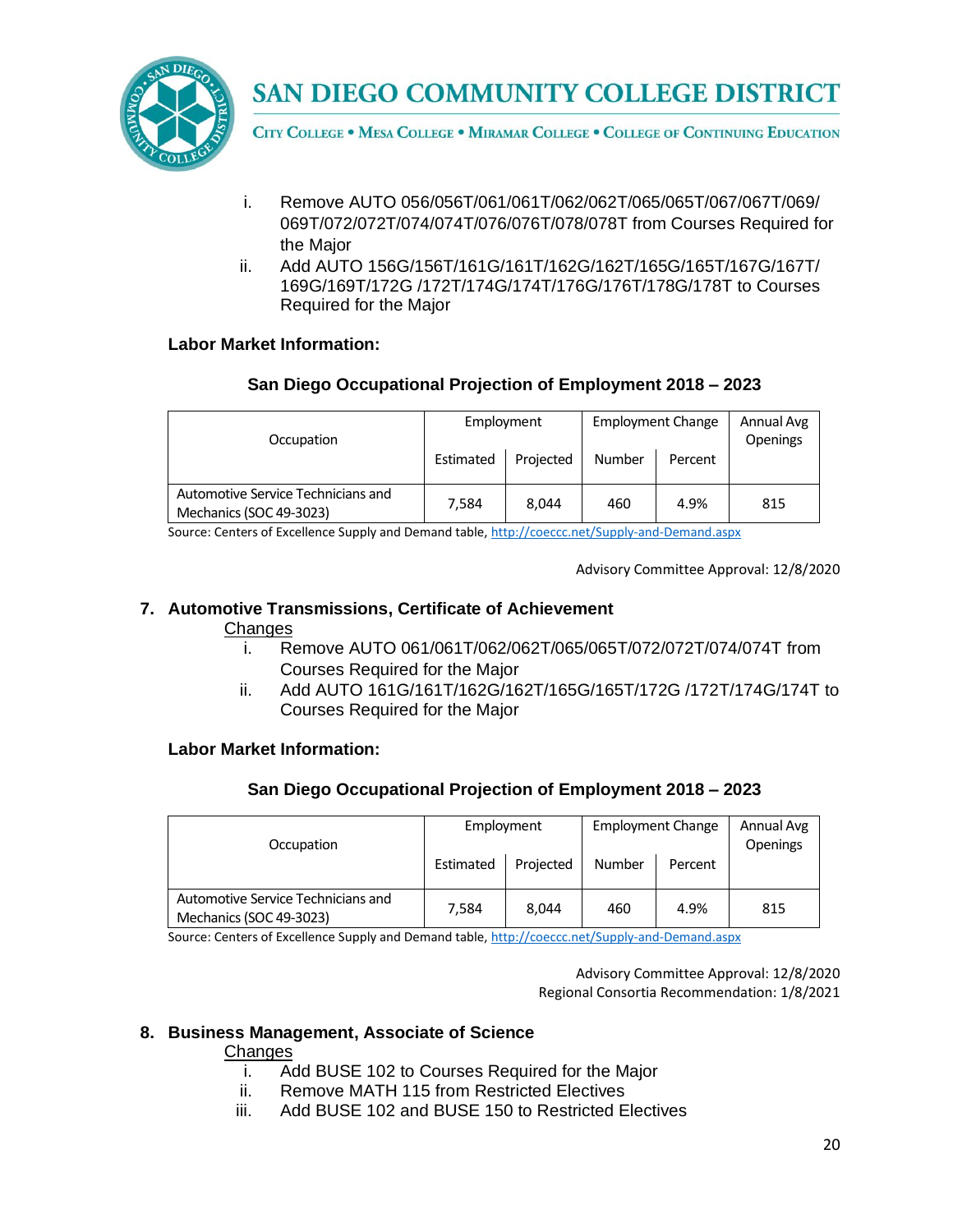

CITY COLLEGE . MESA COLLEGE . MIRAMAR COLLEGE . COLLEGE OF CONTINUING EDUCATION

## **Labor Market Information:**

| Occupation                                               | Employment |           | <b>Employment Change</b> |         | Annual Avg<br>Openings |
|----------------------------------------------------------|------------|-----------|--------------------------|---------|------------------------|
|                                                          | Estimated  | Projected | Number                   | Percent |                        |
| <b>General and Operations Managers</b><br>(SOC 11-1021)  | 24,630     | 26,380    | 1,750                    | 7.5%    | 2,412                  |
| <b>Administrative Services Managers</b><br>(SOC 11-3011) | 3.740      | 3,990     | 250                      | 8.6%    | 357                    |
| Managers, All Other<br>(SOC 11-9199)                     | 12,634     | 13,144    | 510                      | 4.0%    | 995                    |
| <b>Management Analysts</b><br>(SOC 13-1111)              | 11,540     | 12,215    | 675                      | 6.4%    | 1,135                  |

## **San Diego Occupational Projection of Employment 2018 – 2023**

Source: Centers of Excellence Supply and Demand table, <http://coeccc.net/Supply-and-Demand.aspx>

Advisory Committee Approval: 10/13/2020

## **9. Business Management, Certificate of Achievement**

#### **Changes**

- i. Add BUSE 102 to Courses Required for the Major
- ii. Remove MATH 115 from Restricted Electives
- iii. Add BUSE 102 and BUSE 150 to Restricted Electives

#### **Labor Market Information:**

## **San Diego Occupational Projection of Employment 2018 – 2023**

| Occupation                                                                                                                                                                                                                                                                                     | Employment |           | <b>Employment Change</b> |         | Annual Avg<br>Openings |
|------------------------------------------------------------------------------------------------------------------------------------------------------------------------------------------------------------------------------------------------------------------------------------------------|------------|-----------|--------------------------|---------|------------------------|
|                                                                                                                                                                                                                                                                                                | Estimated  | Projected | Number                   | Percent |                        |
| <b>General and Operations Managers</b><br>(SOC 11-1021)                                                                                                                                                                                                                                        | 24,630     | 26,380    | 1,750                    | 7.5%    | 2,412                  |
| <b>Administrative Services Managers</b><br>(SOC 11-3011)                                                                                                                                                                                                                                       | 3,740      | 3,990     | 250                      | 8.6%    | 357                    |
| Managers, All Other<br>(SOC 11-9199)                                                                                                                                                                                                                                                           | 12,634     | 13,144    | 510                      | 4.0%    | 995                    |
| <b>Management Analysts</b><br>(SOC 13-1111)<br>$\epsilon$ , and $\epsilon$ , and $\epsilon$ , and the contract of the contract of the contract of the contract of the contract of the contract of the contract of the contract of the contract of the contract of the contract of the contract | 11.540     | 12,215    | 675                      | 6.4%    | 1,135                  |

Source: Centers of Excellence Supply and Demand table, <http://coeccc.net/Supply-and-Demand.aspx>

Advisory Committee Approval: 10/13/2020 Regional Consortia Recommendation: 12/11/2020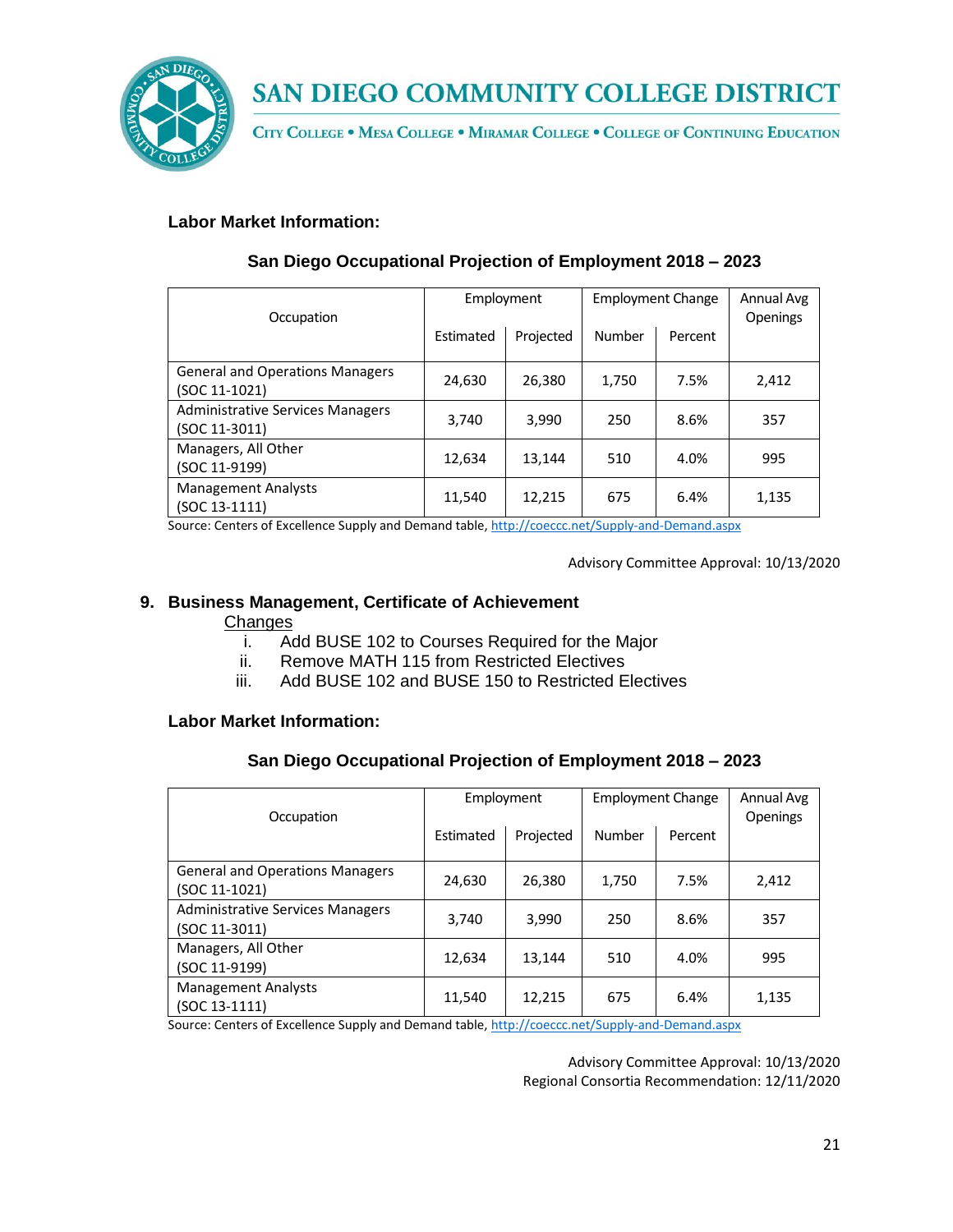

CITY COLLEGE . MESA COLLEGE . MIRAMAR COLLEGE . COLLEGE OF CONTINUING EDUCATION

### **10. Computer and Information Sciences, Associate of Science**

#### **Changes**

- i. Remove CISC 186 from Courses Required for the Major
- ii. Add BUSE 115 to Courses Required for the Major
- iii. Add CISC 179/186/190/192 to Restricted Electives
- iv. Increase Total Units from 31 to 32

#### **Labor Market Information:**

## **San Diego Occupational Projection of Employment 2018 – 2023**

| Occupation                                                | Employment |           | <b>Employment Change</b> |         | Annual Avg<br><b>Openings</b> |
|-----------------------------------------------------------|------------|-----------|--------------------------|---------|-------------------------------|
|                                                           | Estimated  | Projected | Number                   | Percent |                               |
| <b>Computer Systems Analysts</b><br>(SOC 15-1121)         | 5,564      | 5,849     | 285                      | 6.0%    | 417                           |
| <b>Computer User Support Specialists</b><br>(SOC 15-1151) | 5,700      | 6,125     | 425                      | 11.5%   | 512                           |

Source: Centers of Excellence Supply and Demand table, <http://coeccc.net/Supply-and-Demand.aspx>

Advisory Committee Approval: 10/13/2020

#### **11. Computer and Information Sciences, Certificate of Achievement Changes**

- i. Remove CISC 186 from Courses Required for the Major
- ii. Add BUSE 115 to Courses Required for the Major
- iii. Add CISC 179/186/190/192 to Restricted Electives
- iv. Increase Total Units from 31 to 32

#### **Labor Market Information:**

#### **San Diego Occupational Projection of Employment 2018 – 2023**

| Occupation                                                  | Employment |           | <b>Employment Change</b> |         | Annual Avg<br>Openings |
|-------------------------------------------------------------|------------|-----------|--------------------------|---------|------------------------|
|                                                             | Estimated  | Projected | Number                   | Percent |                        |
| <b>Computer Systems Analysts</b><br>$(SOC 15-1121)$         | 5,564      | 5,849     | 285                      | 6.0%    | 417                    |
| <b>Computer User Support Specialists</b><br>$(SOC 15-1151)$ | 5,700      | 6,125     | 425                      | 11.5%   | 512                    |

Source: Centers of Excellence Supply and Demand table, <http://coeccc.net/Supply-and-Demand.aspx>

Advisory Committee Approval: 10/13/2020 Regional Consortia Recommendation: 12/11/2020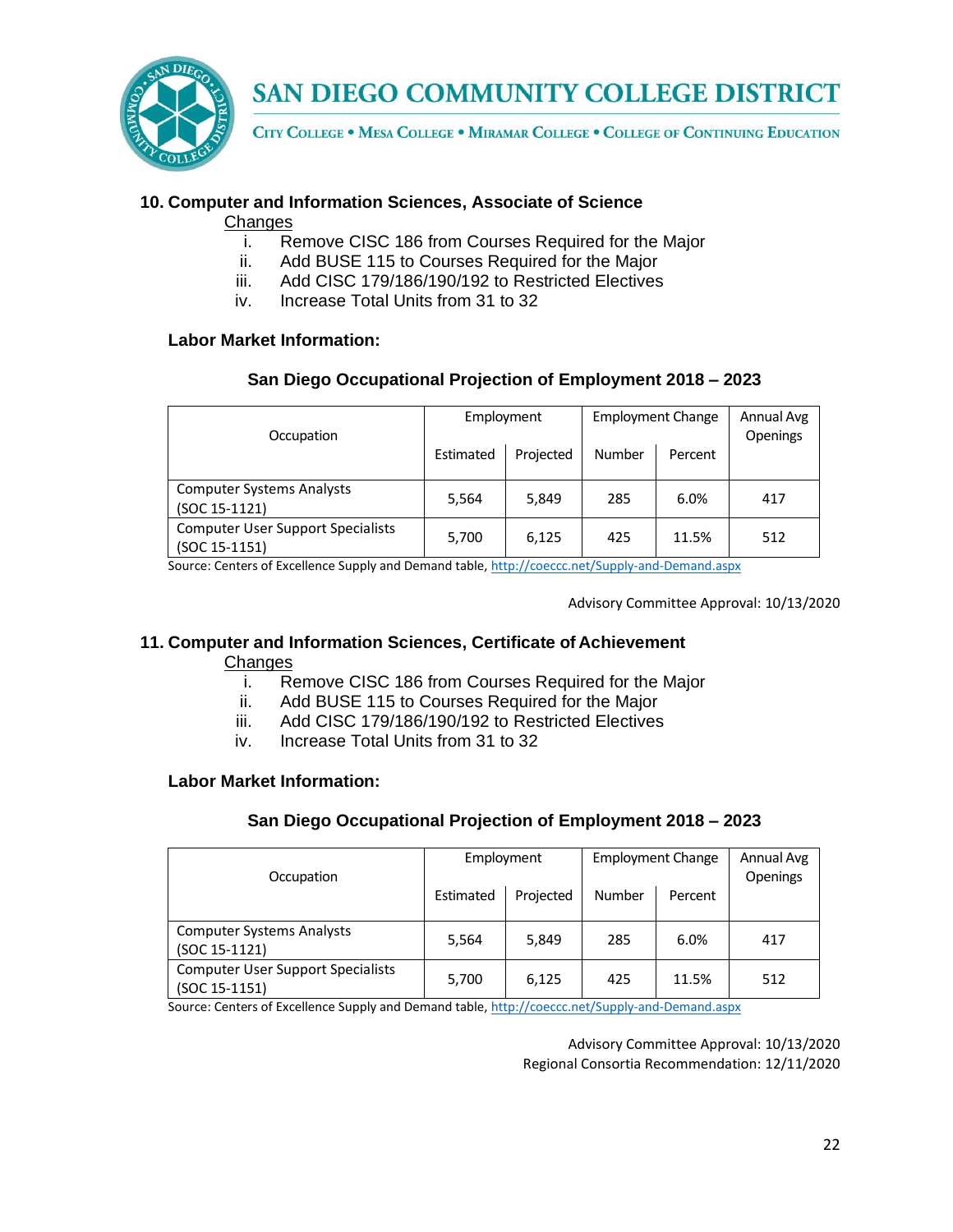

CITY COLLEGE . MESA COLLEGE . MIRAMAR COLLEGE . COLLEGE OF CONTINUING EDUCATION

## **12. Contemporary Police Technologies, Associate of Science**

#### **Changes**

- i. Remove ADJU 381/382/383/384 from Courses Required for the Major
- ii. Add ADJU 260 to Courses Required for the Major
- iii. Decrease Total Units from 34.5 to 33

#### **Labor Market Information:**

## **San Diego Occupational Projection of Employment 2018 – 2023**

| Occupation                                             | Employment |           | <b>Employment Change</b> |         | Annual Avg<br><b>Openings</b> |
|--------------------------------------------------------|------------|-----------|--------------------------|---------|-------------------------------|
|                                                        | Estimated  | Projected | Number                   | Percent |                               |
| Detectives and Criminal Investigators<br>(SOC 33-3021) | 4,232      | 4,262     | 30                       | 1.5%    | 270                           |
| Police and Sheriff's Patrol Officers<br>(SOC 33-3051)  | 5,158      | 5,328     | 170                      | 4.9%    | 365                           |

Source: Centers of Excellence Supply and Demand table, <http://coeccc.net/Supply-and-Demand.aspx>

Advisory Committee Approval: 9/22/2020

## **13. Contemporary Police Technologies, Certificate of Achievement**

#### **Changes**

- i. Remove ADJU 381/382/383/384 from Courses Required for the Major
- ii. Add ADJU 260 to Courses Required for the Major
- iii. Decrease Total Units from 34.5 to 33

#### **Labor Market Information:**

## **San Diego Occupational Projection of Employment 2018 – 2023**

| Occupation                                             | Employment |           | <b>Employment Change</b> |         | Annual Avg<br>Openings |
|--------------------------------------------------------|------------|-----------|--------------------------|---------|------------------------|
|                                                        | Estimated  | Projected | Number                   | Percent |                        |
| Detectives and Criminal Investigators<br>(SOC 33-3021) | 4,232      | 4.262     | 30                       | 1.5%    | 270                    |
| Police and Sheriff's Patrol Officers<br>(SOC 33-3051)  | 5,158      | 5,328     | 170                      | 4.9%    | 365                    |

Source: Centers of Excellence Supply and Demand table, <http://coeccc.net/Supply-and-Demand.aspx>

Advisory Committee Approval: 9/22/2020 Regional Consortia Recommendation: 1/8/2021

#### **14. Entrepreneurship, Associate of Science**

#### **Changes**

i. Remove ACCT 150 from Courses Required for the Major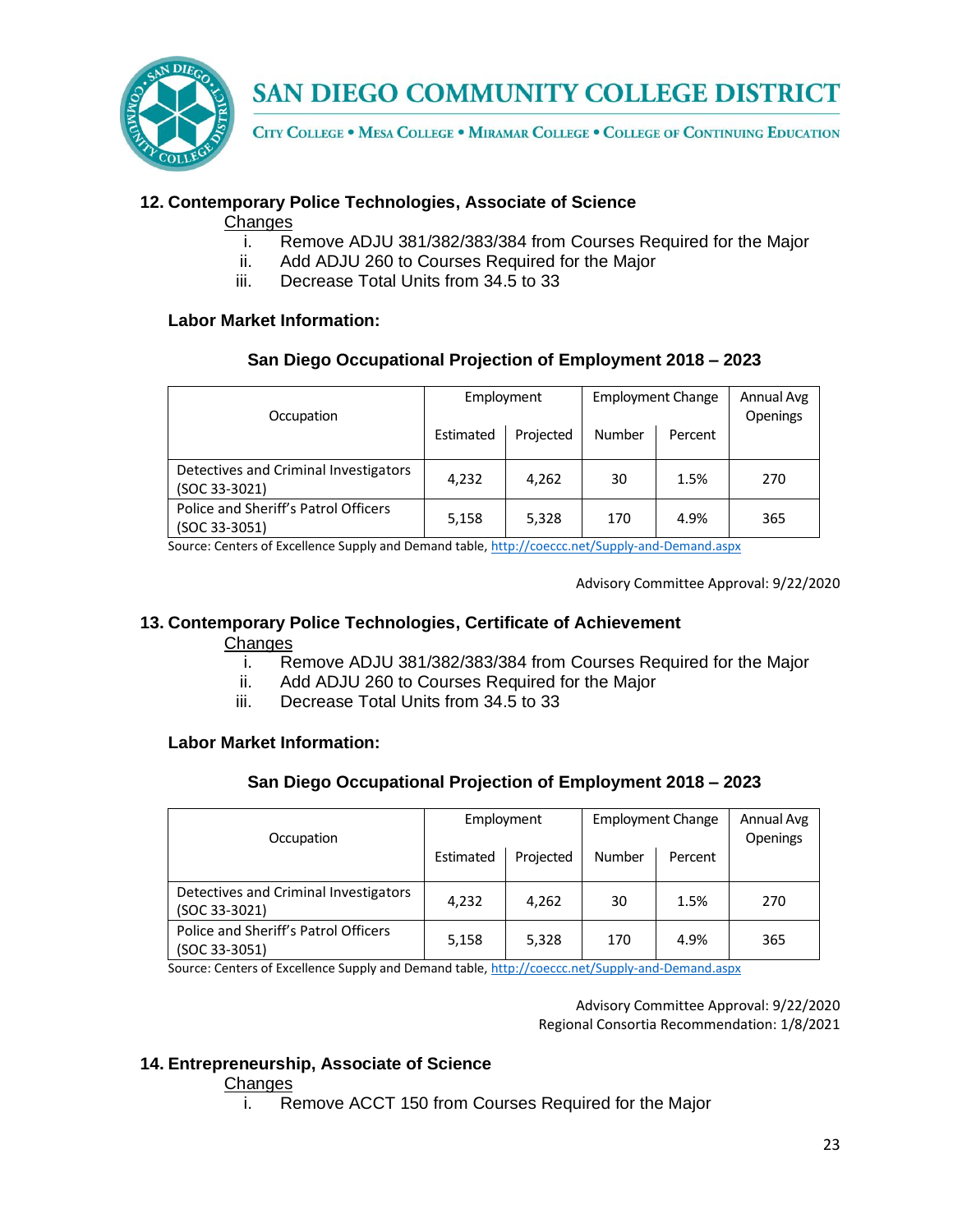

CITY COLLEGE . MESA COLLEGE . MIRAMAR COLLEGE . COLLEGE OF CONTINUING EDUCATION

- ii. Add BUSE 102 and BUSE 150 to Courses Required for the Major
- iii. Remove ARTF 150B, AUTO 051T/053/056/056T, and BUSE 150 from Restricted Electives
- iv. Add ACCT 150, AUTO 151T/153G/156G/156T, BUSE 155/157/229A/229B/229C/229D/290, and GRFX 110 to Restricted **Electives**

#### **Labor Market Information:**

#### **San Diego Occupational Projection of Employment 2018 – 2023**

| Occupation                                                        | Employment |           | <b>Employment Change</b> |         | Annual Avg<br><b>Openings</b> |
|-------------------------------------------------------------------|------------|-----------|--------------------------|---------|-------------------------------|
|                                                                   | Estimated  | Projected | Number                   | Percent |                               |
| Advertising and Promotions<br>Managers (SOC 11-2011)              | 246        | 261       | 15                       | 6.1%    | 29                            |
| <b>General and Operations Managers</b><br>(SOC 11-1021)           | 24,630     | 26,380    | 1,750                    | 7.5%    | 2,412                         |
| <b>Marketing Managers</b><br>(SOC 11-2021)                        | 2,688      | 2,833     | 145                      | 5.4%    | 261                           |
| <b>Public Relations and Fundraising</b><br>Managers (SOC 11-2031) | 582        | 612       | 30                       | 5.2%    | 53                            |
| Sales Managers<br>(SOC 11-2022)                                   | 6,068      | 6,488     | 420                      | 7.9%    | 611                           |

Source: Centers of Excellence Supply and Demand table, <http://coeccc.net/Supply-and-Demand.aspx>

Advisory Committee Approval: 10/13/2020

#### **15. Entrepreneurship, Certificate of Achievement**

#### Changes

- i. Remove ACCT 150 from Courses Required for the Major
- ii. Add BUSE 102 and BUSE 150 to Courses Required for the Major
- iii. Remove ARTF 150B, AUTO 051T/053/056/056T and BUSE 150 from Restricted Electives
- iv. Add ACCT 150, AUTO 151T/153G/156G/156T, BUSE 115/157/229A/229B/229C/229D/290, and GRFX 110 to Restricted **Electives**

#### **Labor Market Information:**

|            | Employment |           | <b>Employment Change</b> |         | Annual Avg      |
|------------|------------|-----------|--------------------------|---------|-----------------|
| Occupation | Estimated  | Projected | Number                   | Percent | <b>Openings</b> |
|            |            |           |                          |         |                 |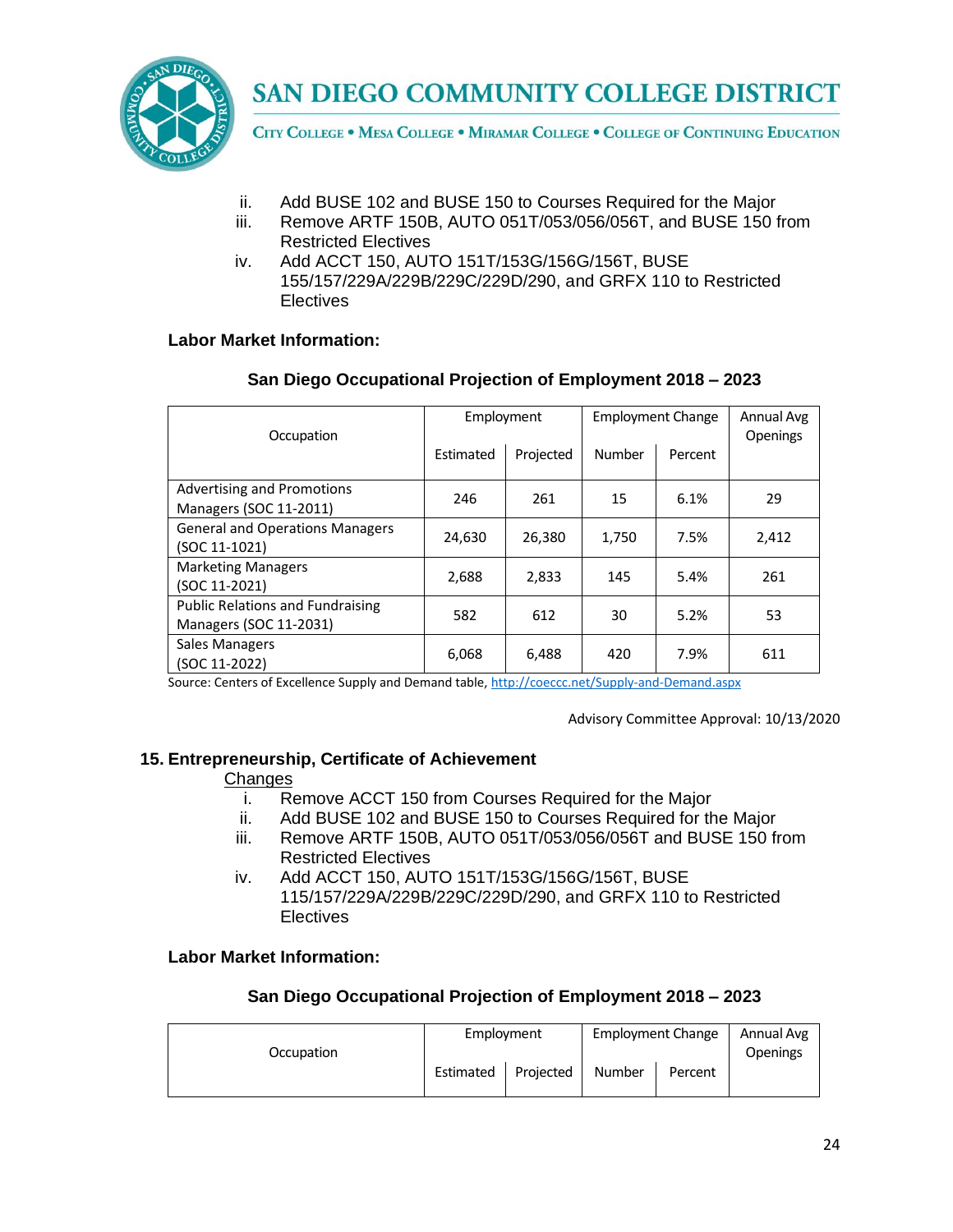

CITY COLLEGE . MESA COLLEGE . MIRAMAR COLLEGE . COLLEGE OF CONTINUING EDUCATION

| Occupation                                                        | Employment |        | <b>Employment Change</b> |      | Annual Avg<br>Openings |
|-------------------------------------------------------------------|------------|--------|--------------------------|------|------------------------|
| <b>Advertising and Promotions</b><br>Managers (SOC 11-2011)       | 246        | 261    | 15                       | 6.1% | 29                     |
| <b>General and Operations Managers</b><br>(SOC 11-1021)           | 24,630     | 26,380 | 1,750                    | 7.5% | 2,412                  |
| <b>Marketing Managers</b><br>(SOC 11-2021)                        | 2,688      | 2,833  | 145                      | 5.4% | 261                    |
| <b>Public Relations and Fundraising</b><br>Managers (SOC 11-2031) | 582        | 612    | 30                       | 5.2% | 53                     |
| <b>Sales Managers</b><br>(SOC 11-2022)                            | 6,068      | 6,488  | 420                      | 7.9% | 611                    |

Source: Centers of Excellence Supply and Demand table, <http://coeccc.net/Supply-and-Demand.aspx>

Advisory Committee Approval:10/13/2020 Regional Consortia Recommendation: 1/8/2021

#### **16. Equipment Mechanic Apprenticeship, Associate of Science**

#### Changes

- i. Remove AUTO 078 and AUTO 056 from Courses Required for the Major
- ii. Add AUTO 156G and AUTO 178G to Courses Required for the Major

#### **Labor Market Information:**

| San Diego Occupational Projection of Employment 2018 - 2023 |
|-------------------------------------------------------------|
|-------------------------------------------------------------|

| Occupation                                |           | Employment |        | <b>Employment Change</b> |     |
|-------------------------------------------|-----------|------------|--------|--------------------------|-----|
|                                           | Estimated | Projected  | Number | Percent                  |     |
| Automotive Service Technicians and        | 7,584     | 8.044      | 460    | 4.9%                     | 815 |
| Mechanics (SOC: 49-3023)                  |           |            |        |                          |     |
| <b>Bus and Truck Mechanics and Diesel</b> | 1,892     | 2,047      | 155    | 10.6%                    | 204 |
| Engine Specialists (SOC: 49-3031)         |           |            |        |                          |     |
| Farm Equipment Mechanics and              | 112       | 117        | 5      | 4.5%                     | 12  |
| Service Technicians (SOC: 49-3041)        |           |            |        |                          |     |
| Mobile Heavy Equipment Mechanics,         | 606       | 646        |        | 6.1%                     |     |
| Except Engines (SOC: 49-3042)             |           |            | 40     |                          | 66  |
| <b>Industrial Machinery Mechanics</b>     | 1,998     | 2,143      | 145    | 7.4%                     | 206 |
| (SOC: 49-9041)                            |           |            |        |                          |     |

Source: Centers of Excellence Supply and Demand table, <http://coeccc.net/Supply-and-Demand.aspx>

Advisory Committee Approval:12/8/2020

#### **17. Equipment Mechanic Apprenticeship, Certificate of Achievement**

**Changes** 

i. Remove AUTO 078 and AUTO 056 from Courses Required for the Major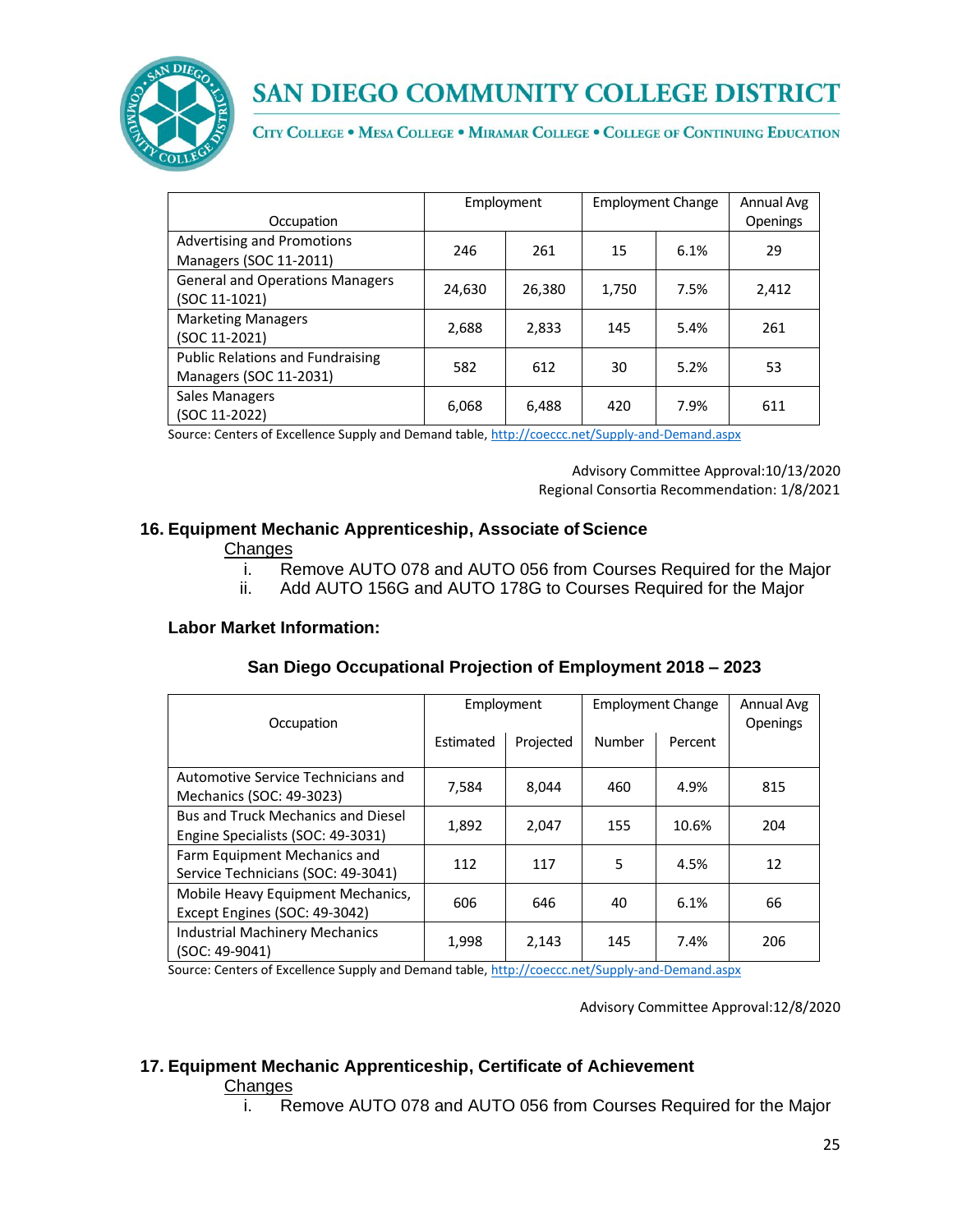

CITY COLLEGE . MESA COLLEGE . MIRAMAR COLLEGE . COLLEGE OF CONTINUING EDUCATION

ii. Add AUTO 156G and AUTO 178G to Courses Required for the Major

## **Labor Market Information:**

| Occupation                                | Employment |           | <b>Employment Change</b> |         | Annual Avg<br>Openings |
|-------------------------------------------|------------|-----------|--------------------------|---------|------------------------|
|                                           | Estimated  | Projected | Number                   | Percent |                        |
| Automotive Service Technicians and        | 7,584      | 8,044     | 460                      | 4.9%    | 815                    |
| Mechanics (SOC: 49-3023)                  |            |           |                          |         |                        |
| <b>Bus and Truck Mechanics and Diesel</b> | 1,892      | 2,047     | 155                      | 10.6%   | 204                    |
| Engine Specialists (SOC: 49-3031)         |            |           |                          |         |                        |
| Farm Equipment Mechanics and              | 112        | 117       | 5                        | 4.5%    | 12                     |
| Service Technicians (SOC: 49-3041)        |            |           |                          |         |                        |
| Mobile Heavy Equipment Mechanics,         | 606        | 646       | 40                       | 6.1%    | 66                     |
| Except Engines (SOC: 49-3042)             |            |           |                          |         |                        |
| <b>Industrial Machinery Mechanics</b>     | 1,998      | 2,143     | 145                      | 7.4%    | 206                    |
| (SOC: 49-9041)                            |            |           |                          |         |                        |

## **San Diego Occupational Projection of Employment 2018 – 2023**

Source: Centers of Excellence Supply and Demand table, <http://coeccc.net/Supply-and-Demand.aspx>

Advisory Committee Approval: 12/8/2020

## **18. Financial Services, Associate of Science**

Changes

- i. Add BUSE 102 to Courses Required for the Major
- ii. Remove BUSE 150 from Restricted Electives
- iii. Add REAL 120 to Restricted Electives

#### **Labor Market Information:**

## **San Diego Occupational Projection of Employment 2018 – 2023**

| Occupation                                                 | Employment |           | <b>Employment Change</b>                  |      | Annual Avg<br>Openings |
|------------------------------------------------------------|------------|-----------|-------------------------------------------|------|------------------------|
|                                                            | Estimated  | Projected | Number<br>Percent<br>3,721<br>8.7%<br>-35 |      |                        |
| <b>Bill and Account Collectors</b><br>$(SOC: 43-3011)$     | 3,756      |           |                                           |      | 378                    |
| Credit Authorizers, Checkers, and<br>Clerks (SOC: 43-4041) | 322        | 327       | 5                                         | 1.6% | 33                     |
| Loan Interviewers and Clerks<br>$(SOC: 43-4131)$           | 1,744      | 1,904     | 160                                       | 9.2% | 204                    |

Source: Centers of Excellence Supply and Demand table, <http://coeccc.net/Supply-and-Demand.aspx>

Advisory Committee Approval: 10/13/2020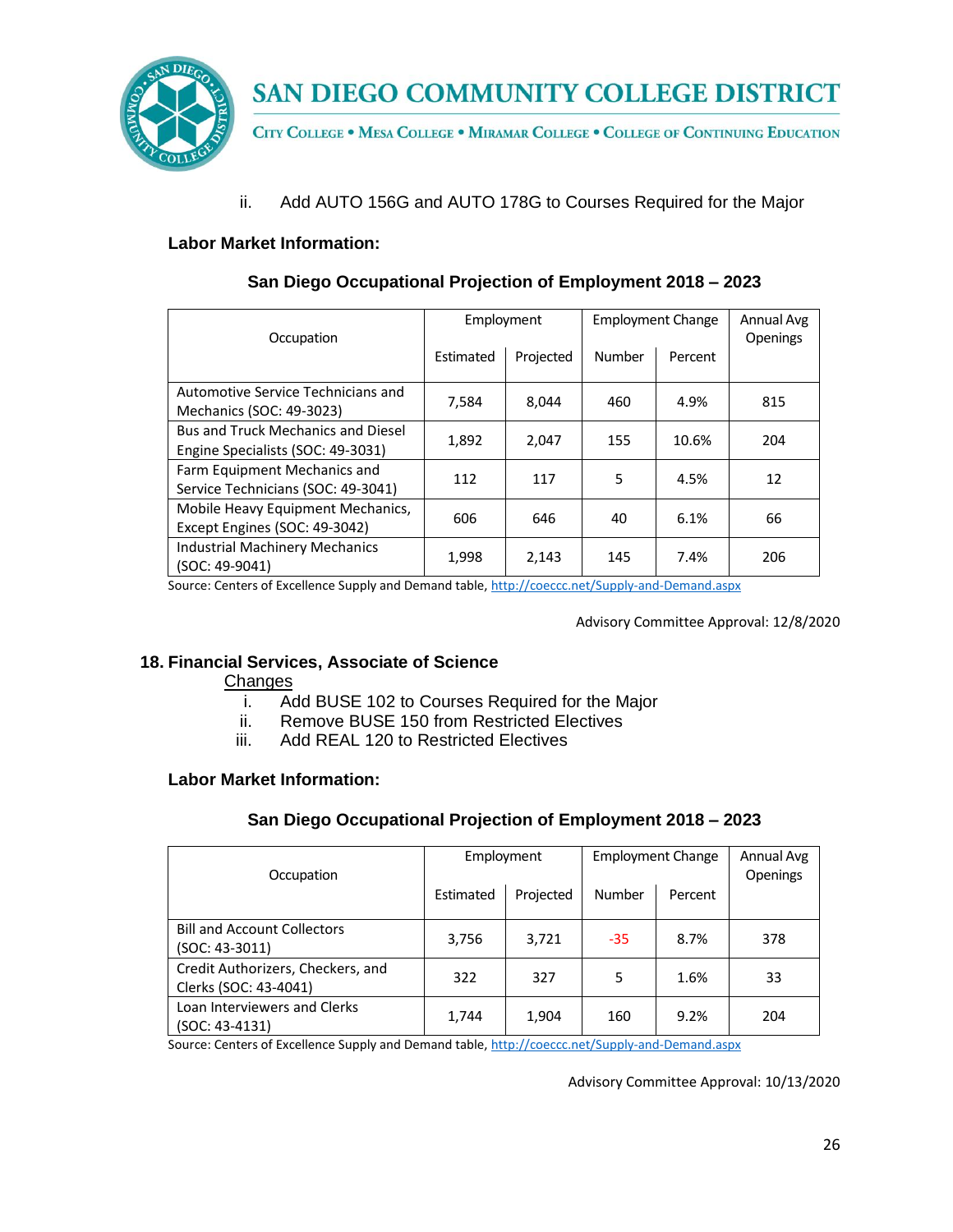

CITY COLLEGE . MESA COLLEGE . MIRAMAR COLLEGE . COLLEGE OF CONTINUING EDUCATION

## **19. Financial Services, Certificate of Achievement**

#### Changes

- i. Add BUSE 102 to Courses Required for the Major
- ii. Increase Total Units from 20 to 23

#### **Labor Market Information:**

#### **San Diego Occupational Projection of Employment 2018 – 2023**

| Occupation                                                 |           | Employment |        | <b>Employment Change</b> |     |
|------------------------------------------------------------|-----------|------------|--------|--------------------------|-----|
|                                                            | Estimated | Projected  | Number | Percent                  |     |
| <b>Bill and Account Collectors</b><br>(SOC: 43-3011)       | 3,756     | 3,721      | $-35$  | 8.7%                     | 378 |
| Credit Authorizers, Checkers, and<br>Clerks (SOC: 43-4041) | 322       | 327        | 5      | 1.6%                     | 33  |
| Loan Interviewers and Clerks<br>(SOC: 43-4131)             | 1,744     | 1,904      | 160    | 9.2%                     | 204 |

Source: Centers of Excellence Supply and Demand table, <http://coeccc.net/Supply-and-Demand.aspx>

Advisory Committee Approval: 10/13/2020 Regional Consortia Recommendation: 12/11/2020

#### **20. Fire Prevention, Associate of Science**

#### Changes

- i. Remove ADJU 357A from Courses Required for the Major
- ii. Decrease Total Units from 22.9-23.2 to 21.9-22.2

#### **Labor Market Information:**

#### **San Diego Occupational Projection of Employment 2018 – 2023**

| Occupation                  | Employment |           | <b>Employment Change</b> |         | Annual Avg<br><b>Openings</b> |
|-----------------------------|------------|-----------|--------------------------|---------|-------------------------------|
|                             | Estimated  | Projected | Number                   | Percent |                               |
| Firefighters (SOC: 33-2011) | 3,310      | 3.410     | 100                      | 5.4%    | 237                           |

Source: Centers of Excellence Supply and Demand table, <http://coeccc.net/Supply-and-Demand.aspx>

Advisory Committee Approval:11/19/2020

#### **21. Fire Prevention, Certificate of Achievement**

#### **Changes**

- i. Remove ADJU 357A from Courses Required for the Major
- ii. Decrease Total Units from 22.9-23.2 to 21.9-22.2

#### **Labor Market Information:**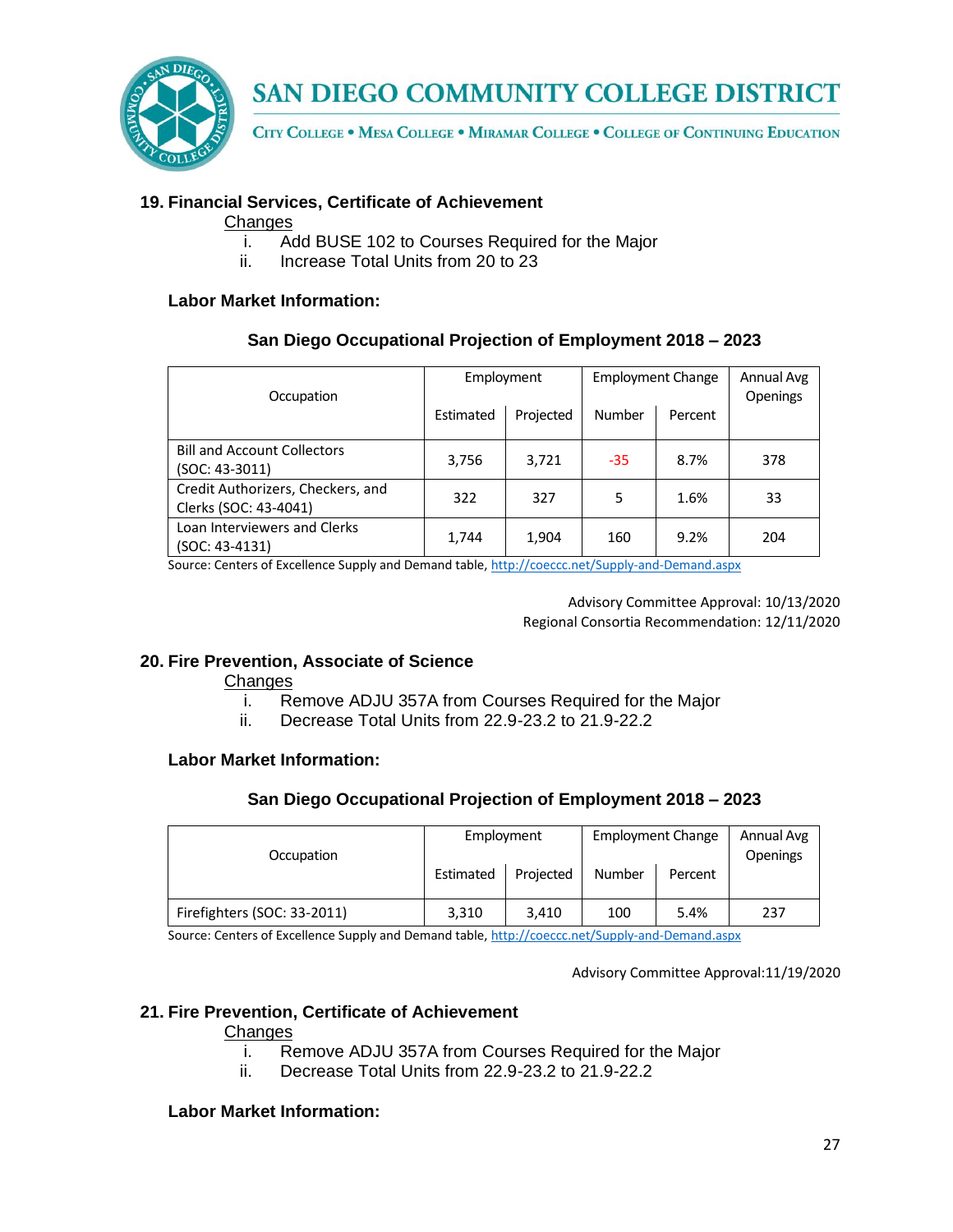

CITY COLLEGE . MESA COLLEGE . MIRAMAR COLLEGE . COLLEGE OF CONTINUING EDUCATION

## **San Diego Occupational Projection of Employment 2018 – 2023**

| Occupation                  | Employment |           | <b>Employment Change</b> |         | Annual Avg<br><b>Openings</b> |
|-----------------------------|------------|-----------|--------------------------|---------|-------------------------------|
|                             | Estimated  | Projected | Number                   | Percent |                               |
| Firefighters (SOC: 33-2011) | 3,310      | 3.410     | 100                      | 5.4%    | 237                           |

Source: Centers of Excellence Supply and Demand table, <http://coeccc.net/Supply-and-Demand.aspx>

Advisory Committee Approval: 11/19/2020 Regional Consortia Recommendation: 1/8/2021

## **22. Independent Business Ownership, Certificate of Performance**

Changes

- i. Remove ARTF 150B, AUTO 051T/053/056/056T from Restricted Electives
- ii. Add AUTO 151T/153G/156G/156T, BUSE 155/157/290 and GRFX 110 to Restricted Electives

#### **Labor Market Information:**

| Occupation                                               | Employment |           | <b>Employment Change</b> |         | Annual Avg<br><b>Openings</b> |
|----------------------------------------------------------|------------|-----------|--------------------------|---------|-------------------------------|
|                                                          | Estimated  | Projected | Number                   | Percent |                               |
| <b>General and Operations Managers</b><br>(SOC 11-1021)  | 24,630     | 26,380    | 1,750                    | 7.5%    | 2,412                         |
| <b>Administrative Services Managers</b><br>(SOC 11-3011) | 3,740      | 3,990     | 250                      | 8.6%    | 357                           |
| Managers, All Other<br>(SOC 11-9199)                     | 12,634     | 13.144    | 510                      | 4.0%    | 995                           |
| <b>Management Analysts</b><br>(SOC 13-1111)              | 11,540     | 12,215    | 675                      | 6.4%    | 1,135                         |

## **San Diego Occupational Projection of Employment 2018 – 2023**

Source: Centers of Excellence Supply and Demand table, <http://coeccc.net/Supply-and-Demand.aspx>

## **23. Law Enforcement Supervision, Certificate of Achievement**

#### **Changes**

- i. Remove ADJU 381/382/383/384 from Courses Required for the Major
- ii. Add ADJU 260 to Courses Required for the Major
- iii. Decrease Total Units from 27 to 25.5

#### **Labor Market Information:**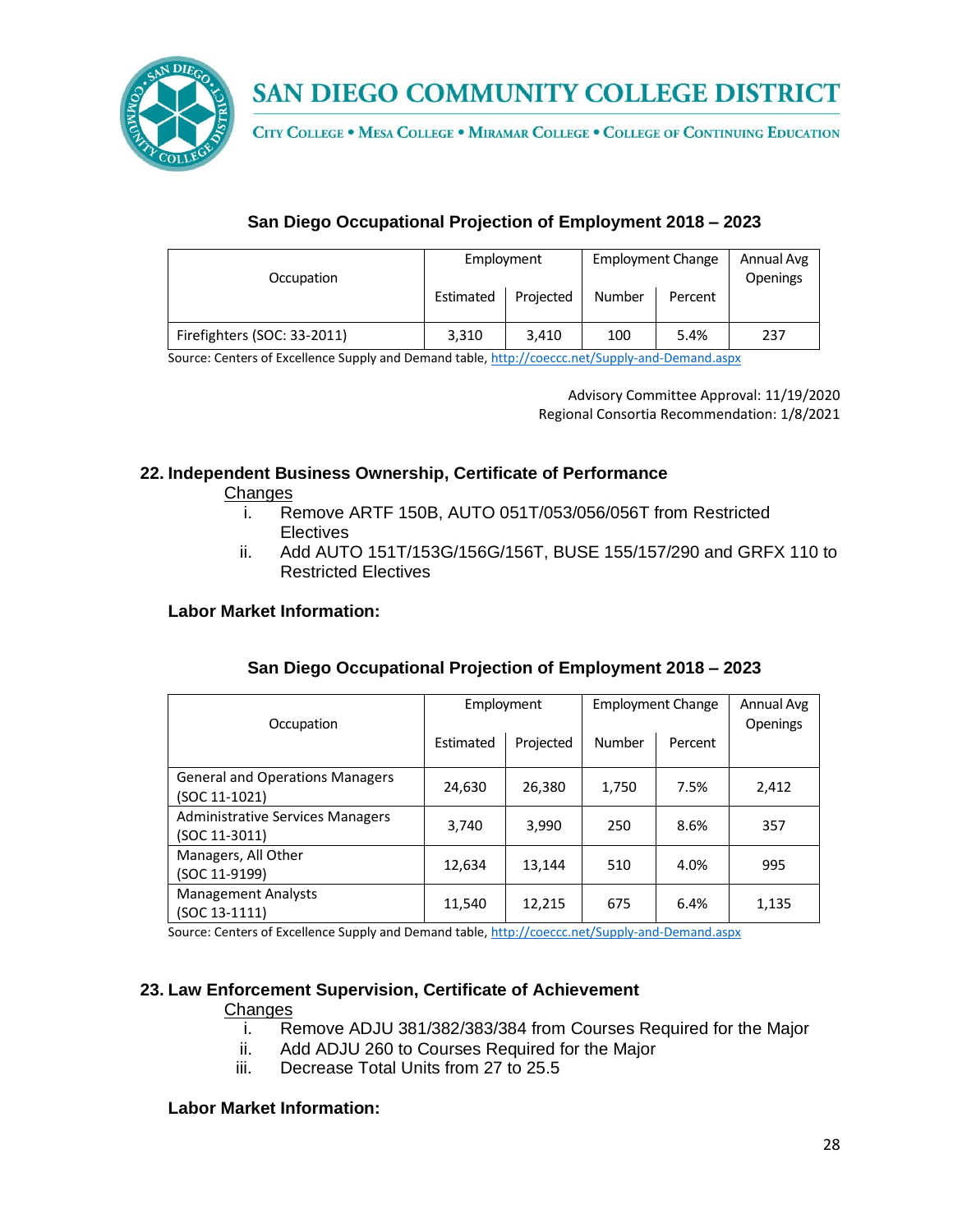

CITY COLLEGE . MESA COLLEGE . MIRAMAR COLLEGE . COLLEGE OF CONTINUING EDUCATION

| Occupation                                                       | Employment |           | <b>Employment Change</b> |         | Annual Avg<br>Openings |
|------------------------------------------------------------------|------------|-----------|--------------------------|---------|------------------------|
|                                                                  | Estimated  | Projected | Number                   | Percent |                        |
| Detectives and Criminal Investigators<br>(SOC 33-3021)           | 4,232      | 4,262     | 30                       | 1.5%    | 270                    |
| Police and Sheriff's Patrol Officers<br>(SOC 33-3051)            | 5,158      | 5,328     | 170                      | 4.9%    | 365                    |
| First-Line Supervisors of Police and<br>Detectives (SOC 33-1012) | 648        | 668       | 20                       | 9.0%    | 41                     |

## **San Diego Occupational Projection of Employment 2018 – 2023**

Source: Centers of Excellence Supply and Demand table, <http://coeccc.net/Supply-and-Demand.aspx>

Advisory Committee Approval: 9/22/2020 Regional Consortia Recommendation: 1/8/2021

## **24. Law Enforcement Technologies, Certificate of Achievement**

#### **Changes**

- i. Remove ADJU 381/382/383/384 from Courses Required for the Major
- ii. Add ADJU 260 to Courses Required for the Major
- iii. Add ADJU 101/106/361R to Restricted Electives
- iv. Revise Total Units from 25.5 to 24.5-27

#### **Labor Market Information:**

#### **San Diego Occupational Projection of Employment 2018 – 2023**

| Occupation                                                       |           | Employment |        | <b>Employment Change</b> |     |
|------------------------------------------------------------------|-----------|------------|--------|--------------------------|-----|
|                                                                  | Estimated | Projected  | Number | Percent                  |     |
| Detectives and Criminal Investigators<br>(SOC 33-3021)           | 4,232     | 4,262      | 30     | 1.5%                     | 270 |
| Police and Sheriff's Patrol Officers<br>(SOC 33-3051)            | 5,158     | 5,328      | 170    | 4.9%                     | 365 |
| First-Line Supervisors of Police and<br>Detectives (SOC 33-1012) | 648       | 668        | 20     | 9.0%                     | 41  |

Source: Centers of Excellence Supply and Demand table, <http://coeccc.net/Supply-and-Demand.aspx>

Advisory Committee Approval: 9/22/2020 Regional Consortia Recommendation: 1/8/2021

#### **25. Paralegal, Associate of Science**

#### **Changes**

- i. Remove PARA 296 from Restricted Electives
- ii. Add BUSE 102 to Restricted Electives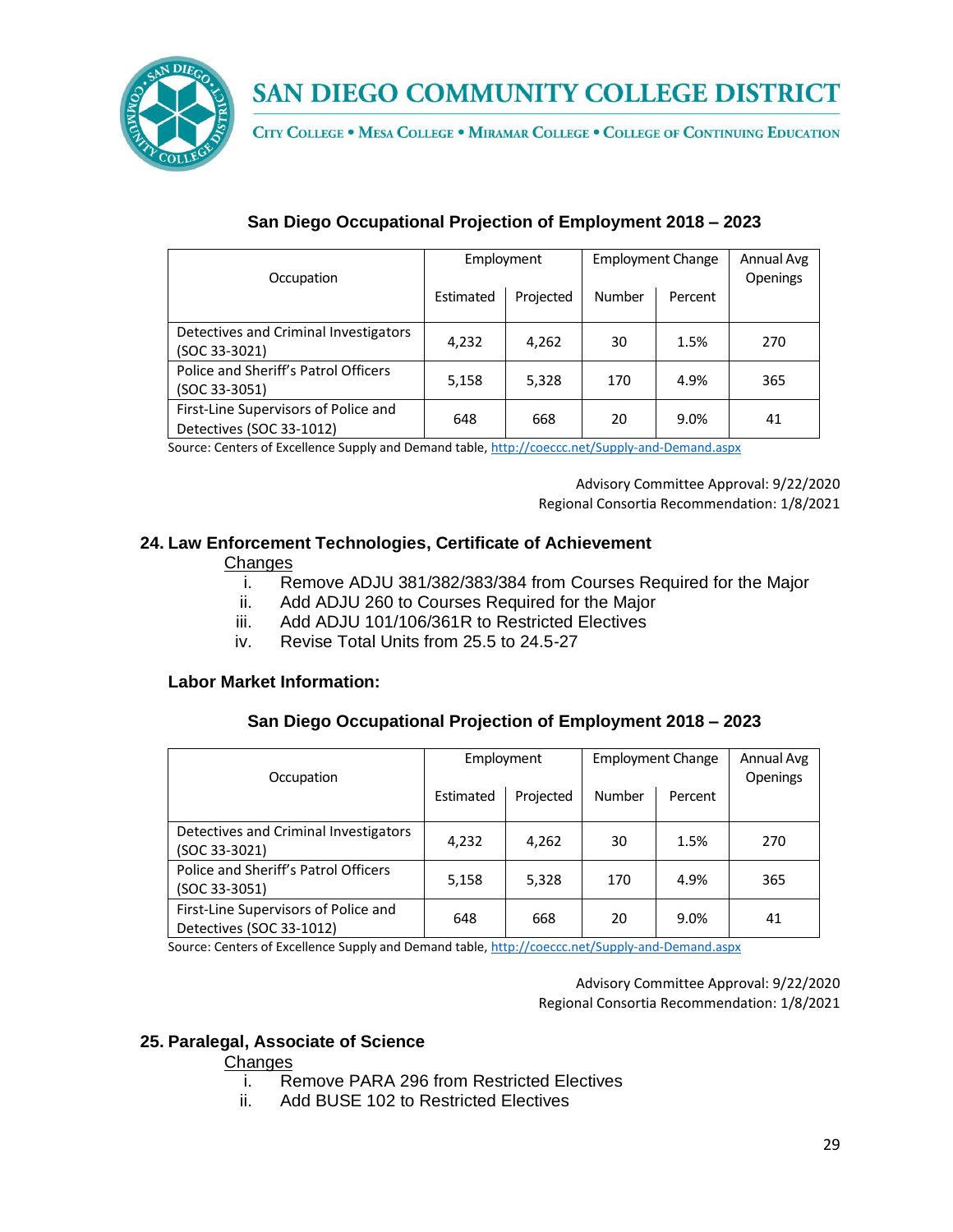

CITY COLLEGE . MESA COLLEGE . MIRAMAR COLLEGE . COLLEGE OF CONTINUING EDUCATION

## **Labor Market Information:**

| Occupation                                                    | Employment |           | <b>Employment Change</b> |         | Annual Avg<br>Openings |
|---------------------------------------------------------------|------------|-----------|--------------------------|---------|------------------------|
|                                                               | Estimated  | Projected | Number                   | Percent |                        |
| Paralegals and Legal Assistants<br>(SOC: 23-2011)             | 3,428      | 3,648     | 220                      | 10.9%   | 398                    |
| <b>Court Reporters</b><br>(SOC: 23-2091)                      | 200        | 200       | 0                        | 0.0%    | 16                     |
| Title Examiners, Abstractors, and<br>Searchers (SOC: 23-2093) | 686        | 726       | 40                       | 5.8%    | 64                     |
| Legal Support Workers, All Other<br>(SOC: 23-2099)            | 700        | 700       | 0                        | 0.0%    | 57                     |

## **San Diego Occupational Projection of Employment 2018 – 2023**

Source: Centers of Excellence Supply and Demand table, <http://coeccc.net/Supply-and-Demand.aspx>

Advisory Committee Approval: 10/13/2020

## **26. Paralegal, Certificate of Achievement**

#### **Changes**

- i. Remove PARA 296 from Restricted Electives
- ii. Add BUSE 102 to Restricted Electives

#### **Labor Market Information:**

## **San Diego Occupational Projection of Employment 2018 – 2023**

| Occupation                                                    | Employment |           | <b>Employment Change</b> | Annual Avg<br><b>Openings</b> |     |
|---------------------------------------------------------------|------------|-----------|--------------------------|-------------------------------|-----|
|                                                               | Estimated  | Projected | Number                   | Percent                       |     |
| Paralegals and Legal Assistants<br>(SOC: 23-2011)             | 3,428      | 3,648     | 220                      | 10.9%                         | 398 |
| <b>Court Reporters</b><br>(SOC: 23-2091)                      | 200        | 200       | 0                        | 0.0%                          | 16  |
| Title Examiners, Abstractors, and<br>Searchers (SOC: 23-2093) | 686        | 726       | 40                       | 5.8%                          | 64  |
| Legal Support Workers, All Other<br>(SOC: 23-2099)            | 700        | 700       | 0                        | 0.0%                          | 57  |

Source: Centers of Excellence Supply and Demand table, <http://coeccc.net/Supply-and-Demand.aspx>

Advisory Committee Approval: 10/13/2020 Regional Consortia Recommendation: 12/11/2020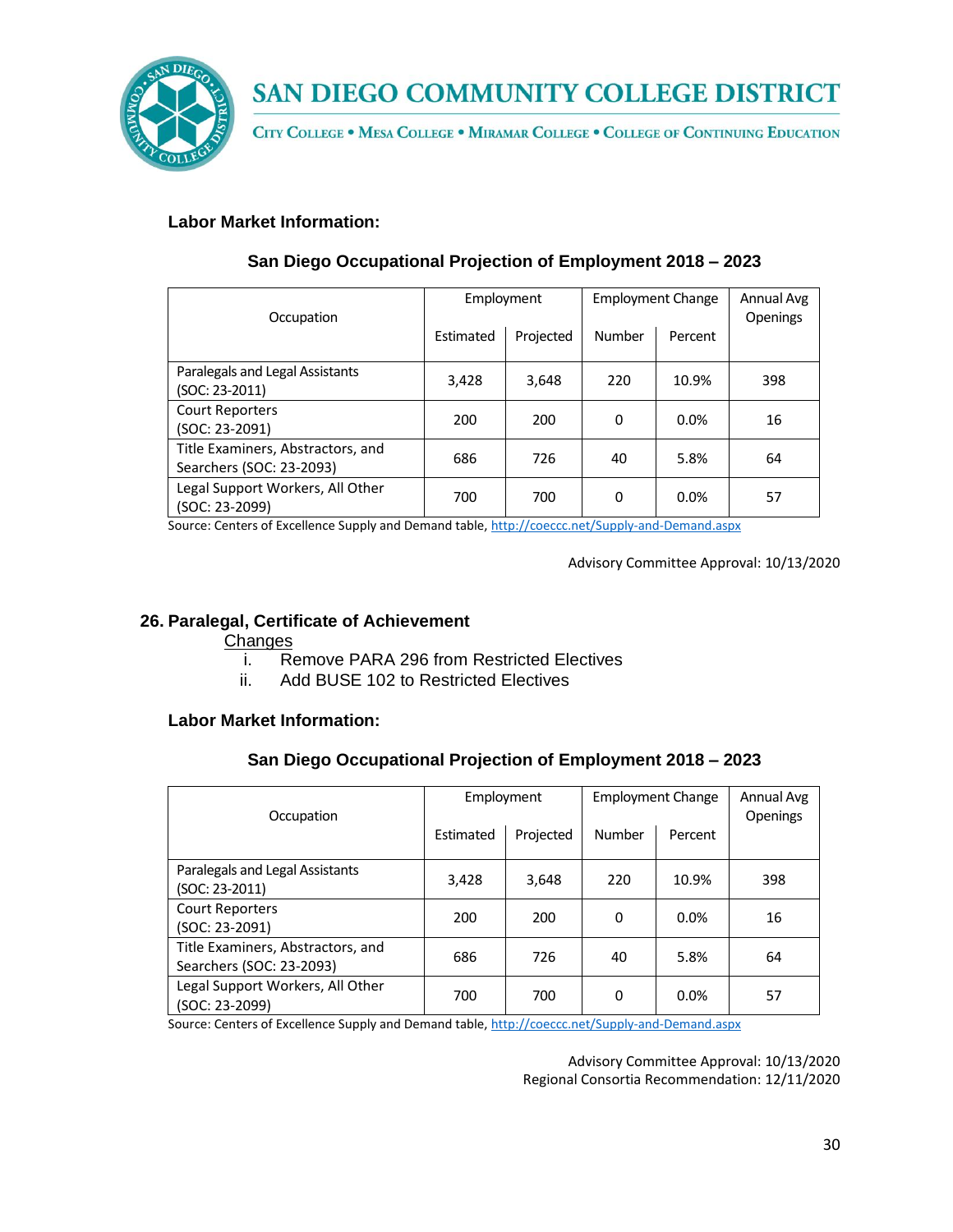

CITY COLLEGE . MESA COLLEGE . MIRAMAR COLLEGE . COLLEGE OF CONTINUING EDUCATION

## **27. Technical Achievement for Field Training Officers, Certificate of Achievement**

- **Changes** 
	- i. Remove ADJU 381/382/383/384 from Courses Required for the Major
	- ii. Add ADJU 260 to Courses Required for the Major
	- iii. Decrease Total Units from 26 to 24.

#### **Labor Market Information:**

#### **San Diego Occupational Projection of Employment 2018 – 2023**

| Occupation                                                       | Employment |           | <b>Employment Change</b> |         | Annual Avg<br><b>Openings</b> |
|------------------------------------------------------------------|------------|-----------|--------------------------|---------|-------------------------------|
|                                                                  | Estimated  | Projected | Number                   | Percent |                               |
| Detectives and Criminal Investigators<br>(SOC 33-3021)           | 4,232      | 4,262     | 30                       | 1.5%    | 270                           |
| Police and Sheriff's Patrol Officers<br>$(SOC 33-3051)$          | 5,158      | 5,328     | 170                      | 4.9%    | 365                           |
| First-Line Supervisors of Police and<br>Detectives (SOC 33-1012) | 648        | 668       | 20                       | 9.0%    | 41                            |

Source: Centers of Excellence Supply and Demand table, <http://coeccc.net/Supply-and-Demand.aspx>

Advisory Committee Approval: 9/22/2020 Regional Consortia Recommendation: 1/8/2021

*San Diego College of Continuing Education*

## **1. Data Management with Python, Certificate of Completion**

**Changes** 

i. Add COMP 663 to Courses Required for the Major

## **Labor Market Information:**

## **San Diego Occupational Projection of Employment 2018 – 2023**

| Occupation                                             | Employment |           |        | <b>Employment Change</b> | Annual Avg<br>Openings |
|--------------------------------------------------------|------------|-----------|--------|--------------------------|------------------------|
|                                                        | Estimated  | Projected | Number | Percent                  |                        |
| <b>Computer Systems Analysts</b><br>(SOC 15-1121)      | 5,564      | 5,849     | 285    | 6.0%                     | 417                    |
| Software Developers, Applications<br>(SOC 15-1132)     | 10,958     | 12,553    | 1,595  | 14.6%                    | 1,067                  |
| Software Developers, Systems Software<br>(SOC 15-1133) | 8,602      | 9,107     | 505    | 5.9%                     | 660                    |

Source: Centers of Excellence Supply and Demand table, <http://coeccc.net/Supply-and-Demand.aspx>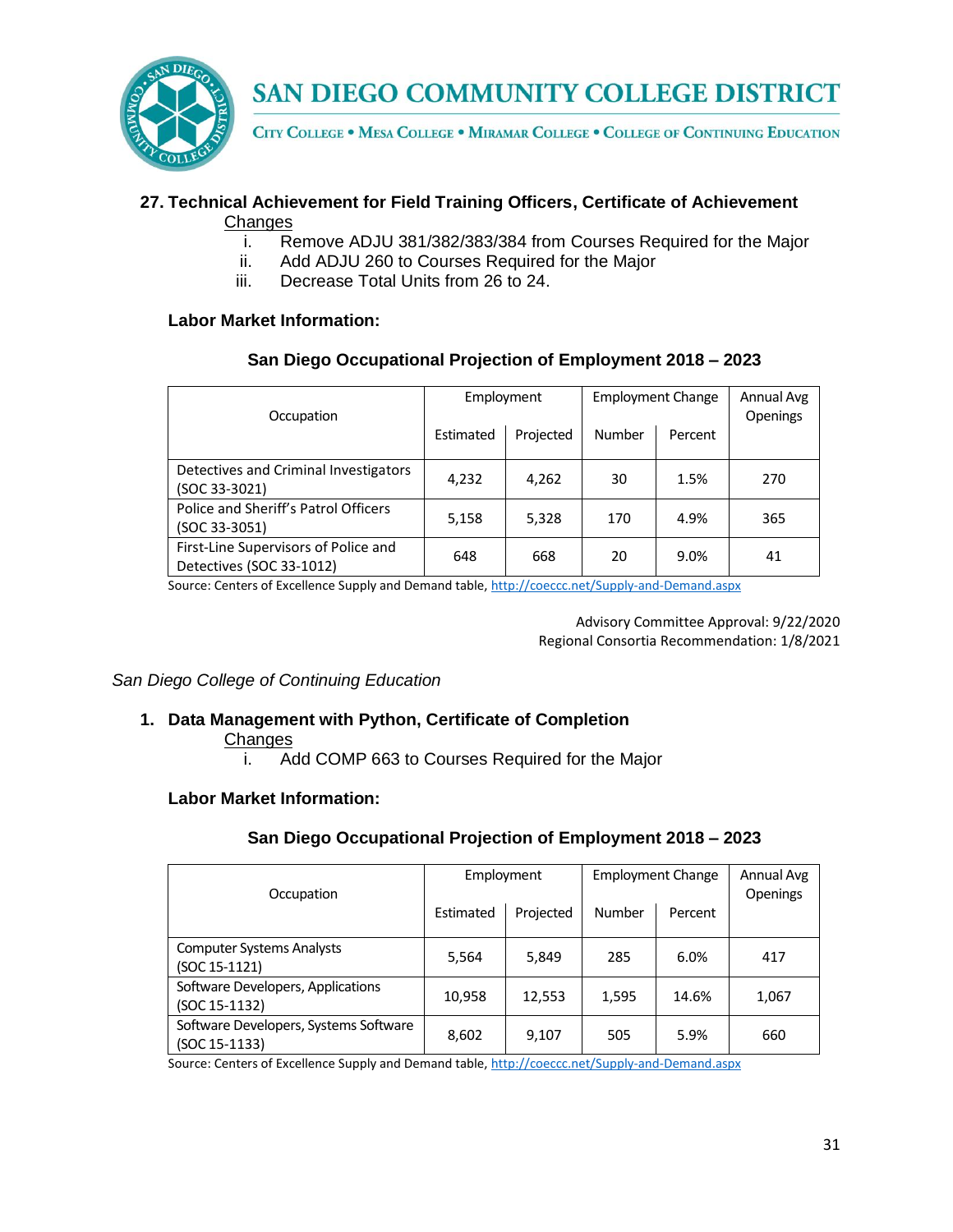

CITY COLLEGE . MESA COLLEGE . MIRAMAR COLLEGE . COLLEGE OF CONTINUING EDUCATION

| <b>New Courses</b>                                                                                                                                                                                                                                                                                                                                                                                                                                                                                  | <b>Units</b>                                                                                           |  |
|-----------------------------------------------------------------------------------------------------------------------------------------------------------------------------------------------------------------------------------------------------------------------------------------------------------------------------------------------------------------------------------------------------------------------------------------------------------------------------------------------------|--------------------------------------------------------------------------------------------------------|--|
| San Diego City College                                                                                                                                                                                                                                                                                                                                                                                                                                                                              |                                                                                                        |  |
| ARTF 207B-Industrial and Architectural Ceramic Design II<br>DRAM 205-The American Musical on Stage and Screen                                                                                                                                                                                                                                                                                                                                                                                       | 3 Units<br>3 Units                                                                                     |  |
| San Diego Mesa College                                                                                                                                                                                                                                                                                                                                                                                                                                                                              |                                                                                                        |  |
| CACM 110B-Fundamental Food and Service: Cooking Techniques<br>CACM 160-Fundamental of Baking Theory<br>CACM 214-Advanced Baking<br>CACM 215-Advanced Pastry                                                                                                                                                                                                                                                                                                                                         | 2 Units<br>3 Units<br>3 Units<br>3 Units                                                               |  |
| San Diego Miramar College                                                                                                                                                                                                                                                                                                                                                                                                                                                                           |                                                                                                        |  |
| ADJU 260-POST Certified Regional Academy<br>AUTO 180T-Honda/Toyota Hybrid Electric Vehicle (HEV) Systems<br><b>BUSE 229A-Gazelle Path Business Incubator I</b><br><b>BUSE 229B-Gazelle Path Business Incubator II</b><br>BUSE 229C-Gazelle Path Business Incubator III<br><b>BUSE 229D-Gazelle Path Business Incubator IV</b><br><b>EMGM 105B-Emergency Medical Technician Support</b><br>FIPT 150W-Wildland Firefighter Safety and Survival<br>FIPT 322D-Behavioral Health and Cancer Awareness 1A | 24 Units<br>4 Units<br>4 Units<br>4 Units<br>4 Units<br>4 Units<br>0.5 Units<br>2.5 Units<br>0.2 Units |  |
| San Diego City College and San Diego Mesa College                                                                                                                                                                                                                                                                                                                                                                                                                                                   |                                                                                                        |  |
| PADM 110-Introduction to Law and Society                                                                                                                                                                                                                                                                                                                                                                                                                                                            | 3 Units                                                                                                |  |
| San Diego City College and San Diego Miramar College                                                                                                                                                                                                                                                                                                                                                                                                                                                |                                                                                                        |  |
| EXSC 144B-Fitness Walking II<br>EXSC 144C-Fitness Walking III<br>EXSC 144D-Fitness Walking IV                                                                                                                                                                                                                                                                                                                                                                                                       | 0.5-1 Units<br>0.5-1 Units<br>0.5-1 Units                                                              |  |
| San Diego City College, San Diego Mesa College, and San Diego Miramar College                                                                                                                                                                                                                                                                                                                                                                                                                       |                                                                                                        |  |
| PERG 160—Stress Management & Well-Being in the Modern World                                                                                                                                                                                                                                                                                                                                                                                                                                         | 3 Units                                                                                                |  |

*San Diego College of Continuing Education*

COMP 663— Python For Data Science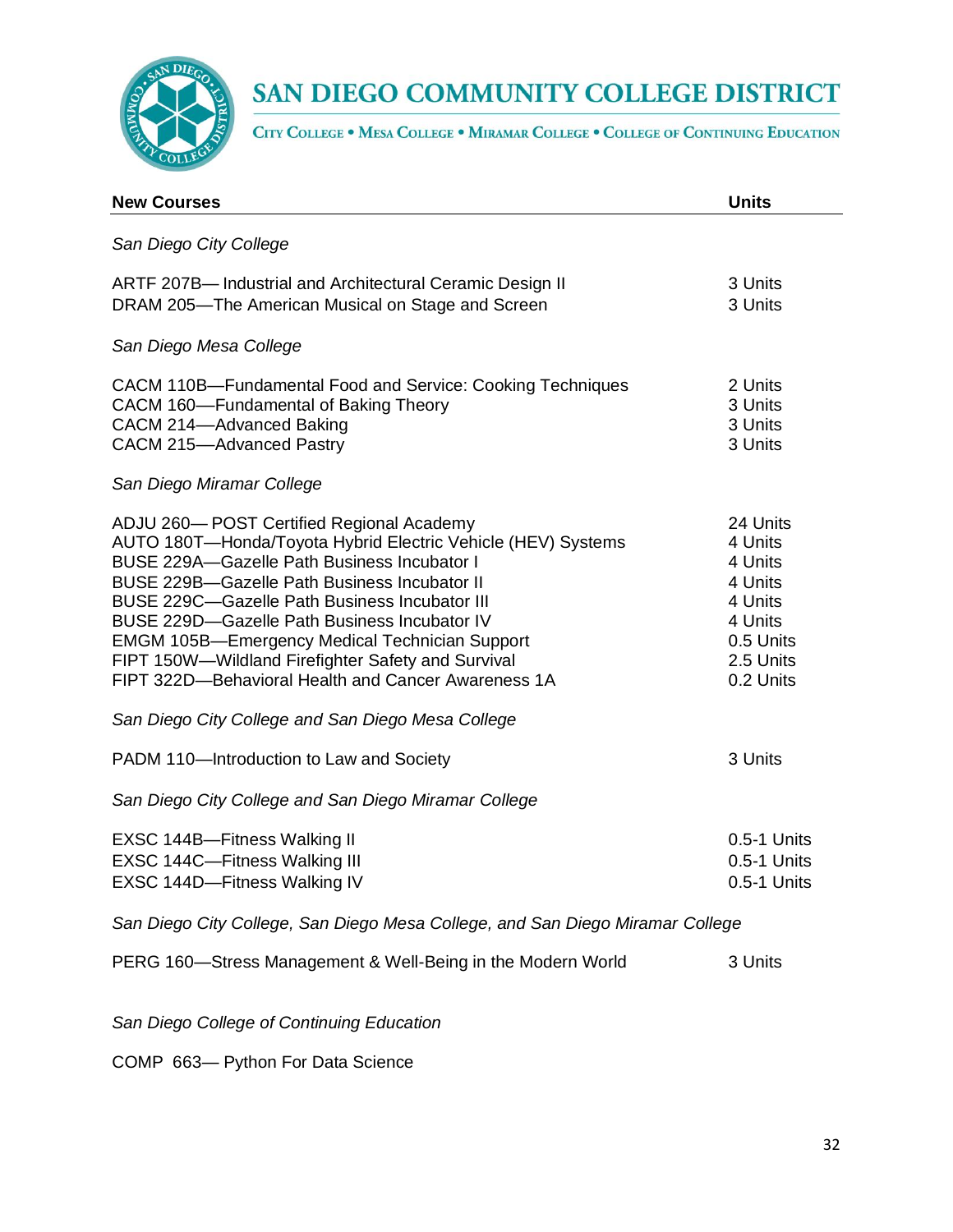

CITY COLLEGE . MESA COLLEGE . MIRAMAR COLLEGE . COLLEGE OF CONTINUING EDUCATION

#### **Course Deactivations**

*Justification:* The following courses are no longer offered at the college(s).

## *San Diego City College*

| HVAC 349-HVAC Work Experience                          | 1 Unit  |
|--------------------------------------------------------|---------|
| INWT 105-Project+ Certification Training               | 4 Units |
| INWT 135-Certified Secure Computer User (CSCU)         | 3 Units |
| PHOT 75-Photography for Cosmetology                    | 3 Units |
| PHOT 126-Legal Issues for Photographers                | 2 Units |
| PHOT 127-Self Promotion for Professional Photographers | 2 Units |
| PHOT 145-Color Transparency Photography                | 2 Units |
| PHOT 237-Historic & Alternative Photo Processes        | 3 Units |
| PHOT 258-Production for Commercial Photography         | 2 Units |
| PLBG 160A-Introduction To Plumbing I                   | 3 Units |
| PLBG 160B-Introduction To Plumbing II                  | 3 Units |
| PLBG 165A-Intermediate Plumbing I                      | 3 Units |
| PLBG 165B-Intermediate Plumbing II                     | 3 Units |
| PLBG 170A-Advanced Plumbing I                          | 3 Units |
| PLBG 170B-Advanced Plumbing II                         | 3 Units |
| <b>PLBG 175A-Plumbing Construction Specialties</b>     | 3 Units |
| PLBG 175B-Plumbing Code                                | 3 Units |
| PLBG 305-Introduction to Plumbing I                    | 3 Units |
| PLBG 310-Introduction to Plumbing II                   | 3 Units |
| PLBG 315-Intermediate Plumbing I                       | 3 Units |
| PLBG 320-Intermediate Plumbing II                      | 3 Units |
| PLBG 325-Advanced Plumbing I                           | 3 Units |
| PLBG 330-Advanced Plumbing II                          | 3 Units |
| PLBG 335-Plumbing Construction Specialties             | 3 Units |
| PLBG 340-Plumbing Code                                 | 3 Units |
| PLPF 180-Pipefitting I                                 | 3 Units |
| PLPF 185-Pipefitting III                               | 3 Units |
| PLPF 190-Pipefitting IV                                | 3 Units |
| PLPF 195-Pipefitting II                                | 3 Units |
| PLPF 325-Pipefitting I                                 | 3 Units |
| PLPF 330-Pipefitting III                               | 3 Units |
| PLPF 335-Pipefitting IV                                | 3 Units |
| PLPF 340-Pipefitting II                                | 3 Units |

#### *San Diego Mesa College*

| CACM 140-Food and Beverage Purchasing and Control | - 3 Units            |  |
|---------------------------------------------------|----------------------|--|
| CACM 211— Advanced Baking and Pastry              | - 3 Units<br>2 Units |  |
| CACM 292-Culinary Practicum                       |                      |  |